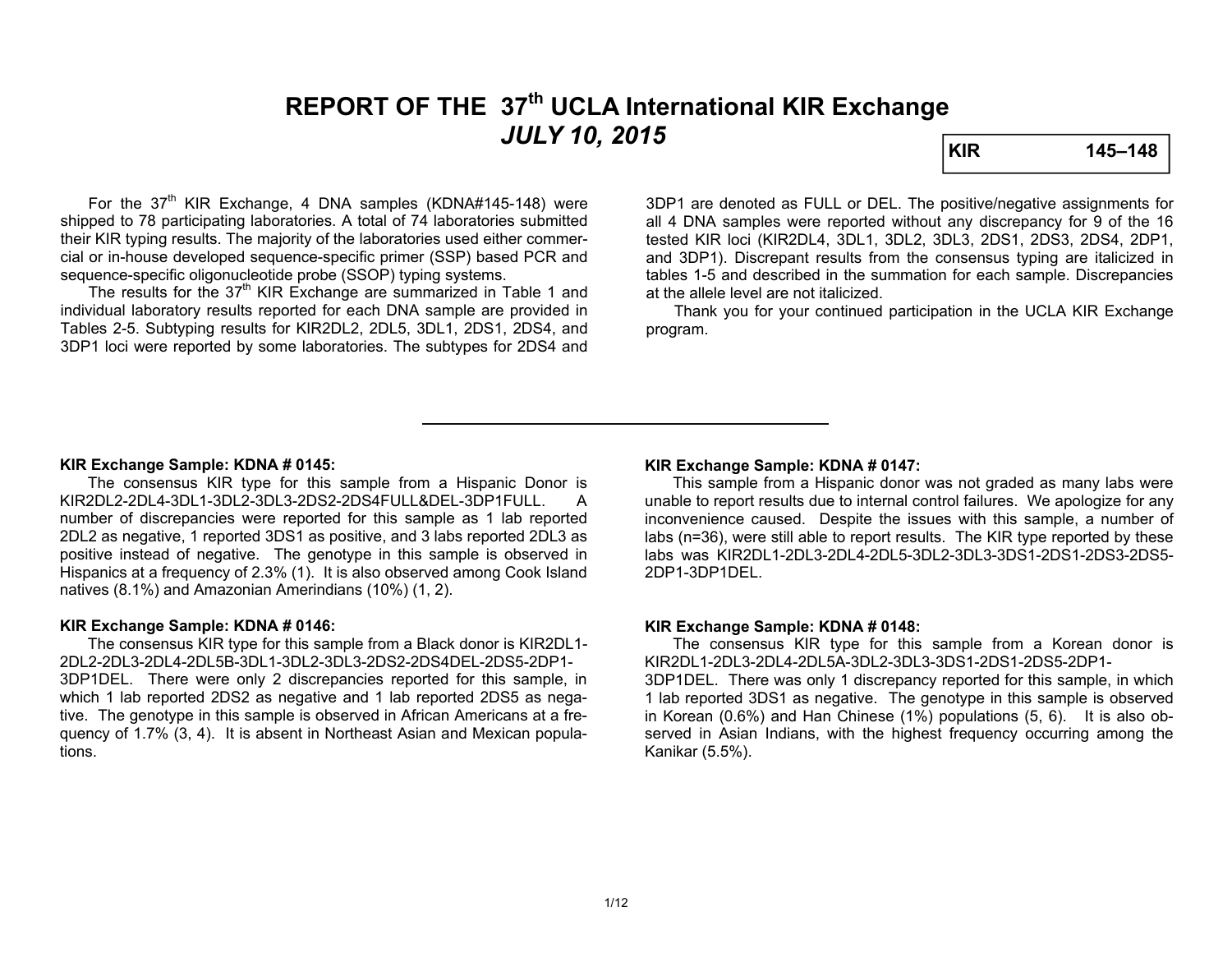## **References:**

- 1. Ashouri E, Farjadian S, Reed EF, et al. KIR gene content diversity in four Iranian populations. Immunogenetics. 2009;61:483-492.
- 2. Ewerton PD, Leite Mde M, Magalhaes M, Sena L, Melo dos Santos EJ. Amazonian Amerindians exhibit high variability of KIR profiles. Immunogenetics. 2007;59:625-630.
- 3. Norman PJ, Carrington CV, Byng M, Maxwell LD, Curran MD, et al. Natural killer cell immunoglobulin-like receptor (KIR) locus profiles in African and South Asian populations. Genes Immun 2002;3:86–95.
- 4. Middleton D, Meenagh A, Moscoso J, et al. Killer immunoglobulin receptor gene and allele frequencies in Caucasoid, Oriental and Black populations from different continents. Tissue Antigens 2008;71:105- 113.
- 5. Whang DH, Park H, Yoon JA, and Park MH. Haplotype analysis of killer cell immunoglobulin-like receptor genes in 77 Korean families. Hum Immun. 2005;66:146-154
- 6. Jiang, K., F.M. Zhu, Q.F. Lv, and L.X. Yan. 2005. Distribution of killer cell immunoglobulin-like receptor genes in the Chinese Han population. Tissue Antigens 65:556-563.

## *NEXT MAILING DATE: August 5, 2015*

*Arlene Locke, David Gjertson, Qiuheng Zhang, and Elaine F. Reed*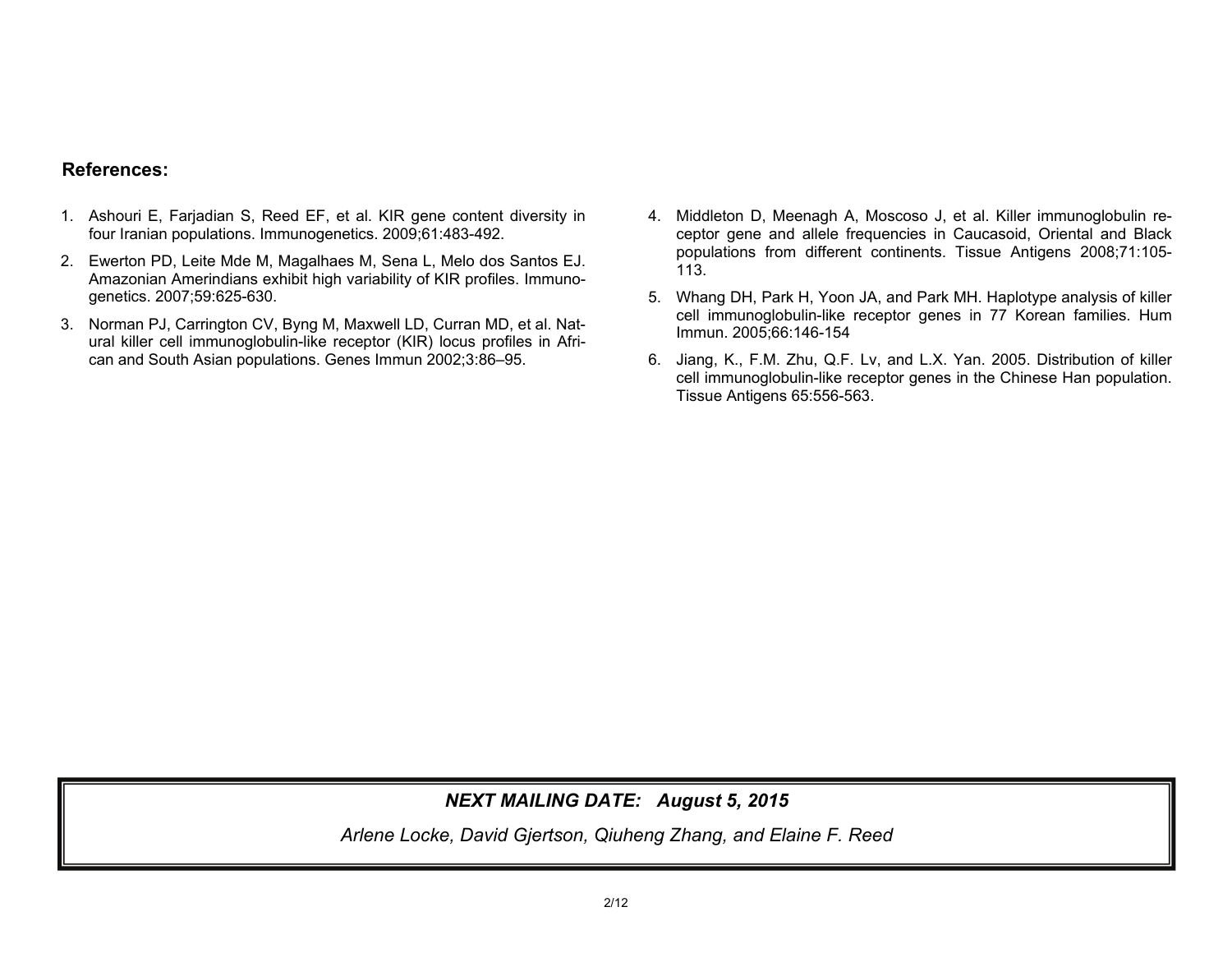|             |     | Table 1. Summary of the 37 <sup>th</sup> KIR Exchange (KDNA #145-148) |                             |                                                                        |                             |                                 |                                                                                          |                                                     |                         |                         |                   |                                                                    |                          |                        |                                                             |                                 |                         |                                                                        |
|-------------|-----|-----------------------------------------------------------------------|-----------------------------|------------------------------------------------------------------------|-----------------------------|---------------------------------|------------------------------------------------------------------------------------------|-----------------------------------------------------|-------------------------|-------------------------|-------------------|--------------------------------------------------------------------|--------------------------|------------------------|-------------------------------------------------------------|---------------------------------|-------------------------|------------------------------------------------------------------------|
|             |     | <b>Reporting</b>                                                      |                             |                                                                        |                             |                                 |                                                                                          |                                                     |                         |                         |                   |                                                                    |                          |                        |                                                             |                                 |                         |                                                                        |
| KIR Ex. DNA |     | Labs                                                                  | <b>2DL1</b>                 | 2DL <sub>2</sub>                                                       | 2DL3                        | 2DL4                            | <b>2DL5</b>                                                                              | 3DL1                                                | 3DL <sub>2</sub>        | 3DL3                    | 3DS1              | <b>2DS1</b>                                                        | <b>2DS2</b>              | <b>2DS3</b>            | <b>2DS4</b>                                                 | <b>2DS5</b>                     | 2DP1                    | 3DP1                                                                   |
|             | 145 | 74                                                                    | <b>NEG[74]</b>              | <b>POS[72]</b><br>*001/ *002/ POS[3]<br>$*003/$<br>$*005[1]$<br>NEG[1] |                             | <b>NEG[71] POS[72]</b><br>NT[2] | <b>NEG[74]</b>                                                                           | <b>POS[72]</b><br>$*001,$<br>*01502[1]<br>$*001[1]$ | <b>POS[73]</b><br>NT[1] | <b>POS[72]</b><br>NT[2] | POS[1]            | <b>NEG[73]  NEG[74]  POS[74]</b>                                   |                          | <b>NEG[74]</b>         | <b>POS[56]</b><br>FULL, DEL<br>$[17]$<br><b>WT, DEL [1]</b> | <b>NEG[74]</b>                  | <b>NEG[72]</b><br>NT[2] | <b>POS[54]</b><br><b>FULL[15]</b><br>FULL, DEL[1]<br>3DP1V[1]<br>NT[3] |
| #37         | 146 | 74                                                                    | <b>POS[74]</b>              | POS[73]<br>*001/ *002/<br>$*003/$<br>$*005[1]$                         | POS[74]  POS[72]            | NT[2]                           | <b>POS[56]</b><br>B[16]<br>B*004/ *008/ *001[1]<br>$*013/*014/$<br>$*015[1]$<br>B*004[1] | <b>POS[72]</b><br>*001, *005[1] NT[1]               | <b>POS[73]</b>          | <b>POS[72]</b><br>NT[2] |                   | <b>NEG[74] NEG[74] POS[73]</b>                                     | <b>NEG[1]</b>            | <b>NEG[74] POS[47]</b> | <b>DEL[27]</b>                                              | <b>POS[73]</b><br><b>NEG[1]</b> | <b>POS[72]</b><br>NT[2] | <b>POS[52]</b><br>DEL[19]<br>NT[3]                                     |
|             | 147 | 71                                                                    | POS[35]<br>NEG[1]<br>NT[35] | <b>NEG[35]</b><br>NT[36]                                               | POS[35]<br>NEG[1]<br>NT[35] | POS[35]<br>NT[33]               | POS[32]<br>NEG[1]<br>NT[38]                                                              | <b>NEG[35]</b><br>NT[36]                            | POS[35]<br>NT[36]       | POS[35]<br>NT[36]       | POS[35]<br>NT[36] | POS[36]<br>NT[35]                                                  | <b>NEG[35]</b><br>NT[36] | POS[35]<br>NT[36]      | <b>NEG[36]</b><br>NT[35]                                    | POS[35]<br>NT[36]               | POS[35]<br>NT[36]       | POS[27]<br>DEL[7]<br>NT[37]                                            |
|             | 148 | 74                                                                    | <b>POS[74]</b>              | <b>NEG[74]</b>                                                         | <b>POS[74] POS[72]</b>      | NT[2]                           | POS[56]<br>A [15]<br>A*00101[1]<br>A*001/008/0<br>13/014/015[<br>NT[1]                   | <b>NEG[74]</b>                                      | <b>POS[73]</b><br>NT[1] | <b>POS[72]</b><br>NT[2] | <b>NEG[1]</b>     | <b>POS[73] POS[72] NEG[74]</b><br>$*002[1]$<br>*0020101-<br>008[1] |                          |                        | <b>NEG[74]  NEG[74]</b>                                     | <b>POS[74]</b>                  | <b>POS[72]</b><br>NT[2] | <b>POS[53]</b><br>DEL[18]<br>NT [3]                                    |

### **KEY for Table 1**

[ ] - number of labs reporting allele assignment/POS/NEG/NT

POS - Presence of gene

NEG - Absence of gene

NT - Not typed

italics - assignment different from consensus

Subtypes of 2DS4 and 3DP1 are designated as FULL and/or DEL

#### **KEY for Tables 2-5**

italics - assignment different from consensus

SSP - Sequence-specific priming-based typing

SSOP - Sequence-specific oligonucleotide probing-based typing

SSO - Reverse Sequence-specific oligonucleotide probing-based typing

SBT - Sequencing-based typing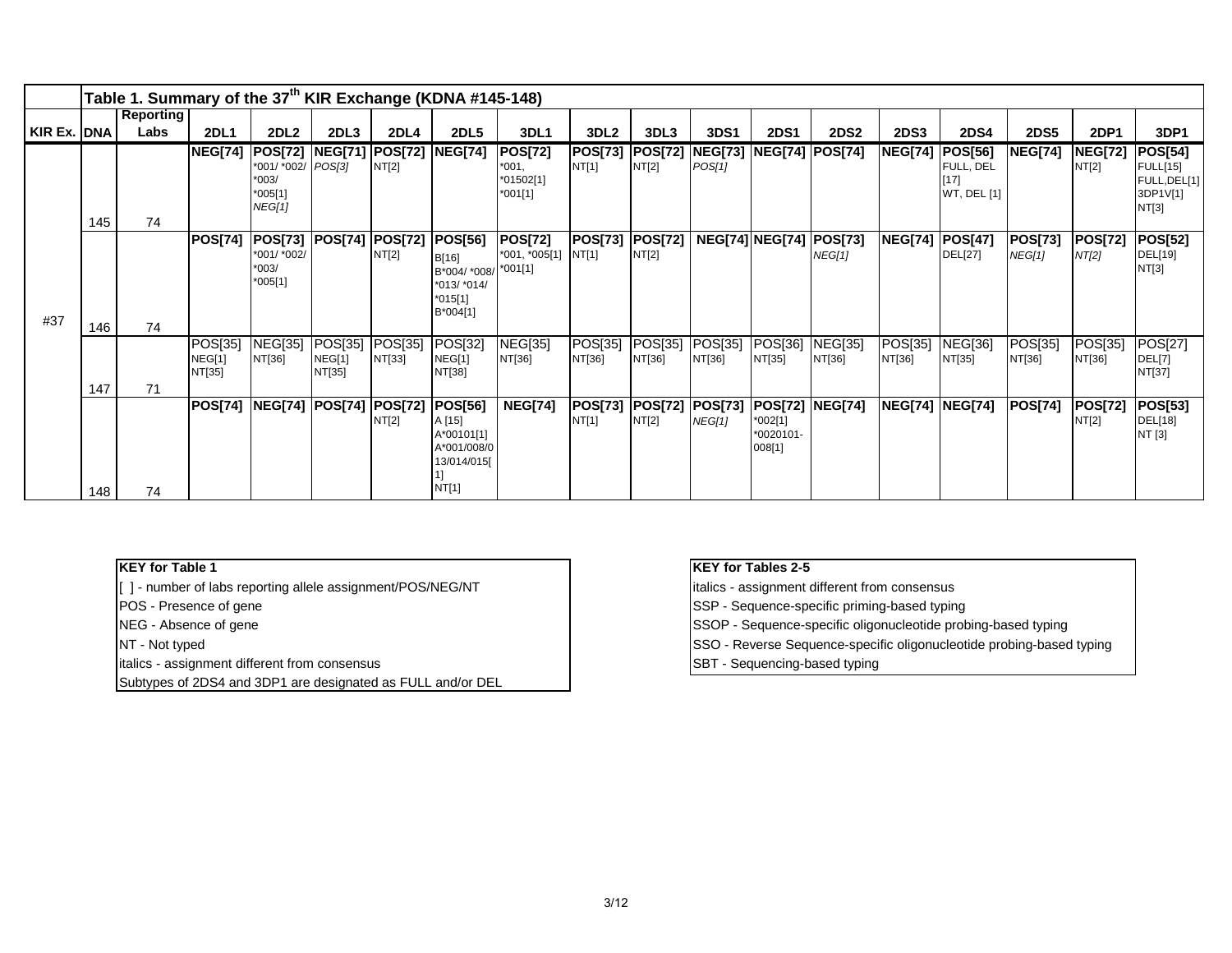|            | Table 2. KIR Exchange Sample: KDNA #145 |             |                               |            |                  |             |            |                  |                  |             |             |                  |             |                  |             |            |                 |                         |
|------------|-----------------------------------------|-------------|-------------------------------|------------|------------------|-------------|------------|------------------|------------------|-------------|-------------|------------------|-------------|------------------|-------------|------------|-----------------|-------------------------|
| <b>CTR</b> | Investigator                            | <b>2DL1</b> | <b>2DL2</b>                   | 2DL3       | <b>2DL4</b>      | <b>2DL5</b> | 3DL1       | 3DL <sub>2</sub> | 3DL3             | <b>3DS1</b> | <b>2DS1</b> | <b>2DS2</b>      | <b>2DS3</b> | <b>2DS4</b>      | <b>2DS5</b> | 2DP1       | 3DP1            | Method                  |
|            | Consensus                               | <b>NEG</b>  | POS                           | <b>NEG</b> | <b>POS</b>       | <b>NEG</b>  | <b>POS</b> | POS              | <b>POS</b>       | <b>NEG</b>  | <b>NEG</b>  | POS              | <b>NEG</b>  | POS+FULL,        | <b>NEG</b>  | <b>NEG</b> | <b>POS+FULL</b> |                         |
|            |                                         | $[74]$      | $[73]$                        | $[71]$     | $[72]$           | $[74]$      | $[74]$     | $[73]$           | $[72]$           | $[73]$      | $[74]$      | $[74]$           | $[74]$      | <b>DEL</b> [74]  | $[74]$      | $[72]$     | $[71]$          |                         |
|            | 5488 Adams, Sharon                      | <b>NEG</b>  | POS                           | <b>NEG</b> | POS              | <b>NEG</b>  | POS        | POS              | POS              | <b>NEG</b>  | <b>NEG</b>  | POS              | <b>NEG</b>  | POS              | <b>NEG</b>  | <b>NEG</b> | <b>FULL</b>     | SSP SSO                 |
| 234        | Amador, Alexandra                       | <b>NEG</b>  | <b>POS</b>                    | NEG        | $\overline{POS}$ | <b>NEG</b>  | <b>POS</b> | $\overline{POS}$ | $\overline{POS}$ | <b>NEG</b>  | <b>NEG</b>  | POS              | NEG         | POS              | <b>NEG</b>  | NEG        | <b>POS</b>      |                         |
| 8094       | Ameen, Reem                             | <b>NEG</b>  | POS                           | <b>NEG</b> | POS              | <b>NEG</b>  | <b>POS</b> | POS              | POS              | <b>NEG</b>  | <b>NEG</b>  | $\overline{POS}$ | <b>NEG</b>  | POS              | <b>NEG</b>  | <b>NEG</b> | <b>POS</b>      | SSO                     |
| 5462       | Arnold, Paula                           | <b>NEG</b>  | POS                           | <b>NEG</b> | POS              | <b>NEG</b>  | POS        | POS              | POS              | <b>NEG</b>  | <b>NEG</b>  | POS              | NEG         | POS              | <b>NEG</b>  | NEG        | POS             | <b>SSP</b>              |
| 16         | Askar, Medhat Z.                        | <b>NEG</b>  | POS                           | <b>NEG</b> | POS              | <b>NEG</b>  | POS        | POS              | POS              | <b>NEG</b>  | <b>NEG</b>  | <b>POS</b>       | <b>NEG</b>  | FULL, DEL        | <b>NEG</b>  | <b>NEG</b> | <b>FULL</b>     |                         |
|            | 8073 Bengtsson, Mats                    | <b>NEG</b>  | POS                           | <b>NEG</b> | POS              | <b>NEG</b>  | POS        | POS              | POS              | NEG         | NEG         | POS              | NEG         | POS              | <b>NEG</b>  | <b>NEG</b> | <b>POS</b>      | <b>SSP</b>              |
| 8038       | Cao, Kai                                | <b>NEG</b>  | POS                           | NEG        | POS              | NEG         | POS        | POS              | POS              | NEG         | NEG         | <b>POS</b>       | NEG         | FULL. DEL        | NEG         | NEG        | <b>POS</b>      | SSO                     |
| 8025       | Carrington, Martin &                    | <b>NEG</b>  | POS                           | <b>NEG</b> | POS              | <b>NEG</b>  | <b>POS</b> | <b>POS</b>       | POS              | <b>NEG</b>  | NEG         | <b>POS</b>       | <b>NEG</b>  | FULL, DEL        | <b>NEG</b>  | <b>NEG</b> | NT              | $\overline{\text{SSP}}$ |
| 1461       | Cauwelier, Barbara                      | <b>NEG</b>  | POS                           | <b>NEG</b> | POS              | <b>NEG</b>  | POS        | POS              | POS              | <b>NEG</b>  | <b>NEG</b>  | POS              | <b>NEG</b>  | POS              | <b>NEG</b>  | <b>NEG</b> | <b>FULL</b>     | <b>SSP</b>              |
| 3224       | Chen, Dong-Feng                         | <b>NEG</b>  | POS                           | <b>NEG</b> | POS              | <b>NEG</b>  | <b>POS</b> | <b>POS</b>       | POS              | <b>NEG</b>  | <b>NEG</b>  | <b>POS</b>       | <b>NEG</b>  | POS              | <b>NEG</b>  | <b>NEG</b> | <b>POS</b>      | SSP SSO                 |
| 3632       | Colombe, Beth W.                        | <b>NEG</b>  | <b>POS</b>                    | <b>NEG</b> | POS              | <b>NEG</b>  | <b>POS</b> | POS              | <b>POS</b>       | <b>NEG</b>  | <b>NEG</b>  | <b>POS</b>       | <b>NEG</b>  | FULL, DEL        | <b>NEG</b>  | <b>NEG</b> | <b>FULL</b>     | <b>SSP</b>              |
| 189        | Crowe, Deborah                          | <b>NEG</b>  | POS                           | <b>NEG</b> | POS              | <b>NEG</b>  | POS        | <b>POS</b>       | <b>POS</b>       | <b>NEG</b>  | NEG         | <b>POS</b>       | <b>NEG</b>  | POS              | <b>NEG</b>  | <b>NEG</b> | <b>POS</b>      | SSO                     |
|            |                                         |             | $*001/$<br>$*002/$<br>$*003/$ |            |                  |             |            |                  |                  |             |             |                  |             |                  |             |            |                 |                         |
|            | 1108 DeConinck, Martha                  | <b>NEG</b>  | $*005$                        | <b>NEG</b> | POS              | <b>NEG</b>  | POS        | POS              | POS              | <b>NEG</b>  | <b>NEG</b>  | POS              | <b>NEG</b>  | FULL, DEL        | <b>NEG</b>  | <b>NEG</b> | POS             |                         |
| 8095       | denHollander, Neal                      | <b>NEG</b>  | POS                           | NEG        | POS              | NEG         | POS        | POS              | $\overline{POS}$ | NEG         | NEG         | <b>POS</b>       | NEG         | $\overline{POS}$ | NEG         | <b>NEG</b> | <b>POS</b>      | SSO                     |
| 705        | Ellis, Thomas                           | <b>NEG</b>  | POS                           | <b>NEG</b> | <b>POS</b>       | <b>NEG</b>  | POS        | POS              | POS              | <b>NEG</b>  | <b>NEG</b>  | <b>POS</b>       | <b>NEG</b>  | POS              | <b>NEG</b>  | <b>NEG</b> | <b>POS</b>      | SSO                     |
| 3410       | Ellison, Cynthia                        | <b>NEG</b>  | POS                           | <b>NEG</b> | POS              | <b>NEG</b>  | POS        | <b>POS</b>       | POS              | <b>NEG</b>  | <b>NEG</b>  | <b>POS</b>       | <b>NEG</b>  | POS              | <b>NEG</b>  | <b>NEG</b> | <b>POS</b>      | SSP                     |
| 8051       | Endres, Robert O.                       | <b>NEG</b>  | <b>POS</b>                    | <b>NEG</b> | POS              | <b>NEG</b>  | <b>POS</b> | POS              | <b>POS</b>       | <b>NEG</b>  | <b>NEG</b>  | <b>POS</b>       | <b>NEG</b>  | POS              | <b>NEG</b>  | <b>NEG</b> | <b>POS</b>      | SSP                     |
| 2549       | Fagoaga, Omar                           | <b>NEG</b>  | POS                           | <b>NEG</b> | POS              | <b>NEG</b>  | <b>POS</b> | POS              | <b>POS</b>       | <b>NEG</b>  | <b>NEG</b>  | <b>POS</b>       | <b>NEG</b>  | POS              | <b>NEG</b>  | <b>NEG</b> | <b>POS</b>      | <b>SSP</b>              |
| 762        | Fischer, Gottfried                      | <b>NEG</b>  | POS                           | <b>NEG</b> | $\overline{POS}$ | <b>NEG</b>  | <b>POS</b> | POS              | $\overline{POS}$ | <b>NEG</b>  | <b>NEG</b>  | <b>POS</b>       | <b>NEG</b>  | $\overline{POS}$ | <b>NEG</b>  | <b>NEG</b> | <b>POS</b>      | $\overline{\text{SSP}}$ |
| 1778       | Freed. Brian                            | <b>NEG</b>  | POS                           | <b>NEG</b> | POS              | <b>NEG</b>  | <b>POS</b> | POS              | $\overline{POS}$ | <b>NEG</b>  | <b>NEG</b>  | POS              | <b>NEG</b>  | POS              | <b>NEG</b>  | NEG        | <b>FULL</b>     | <b>SSP</b>              |
| 8047       | Fuessel, Monika                         | <b>NEG</b>  | POS                           | <b>NEG</b> | POS              | <b>NEG</b>  | POS        | POS              | POS              | <b>NEG</b>  | <b>NEG</b>  | POS              | <b>NEG</b>  | POS              | <b>NEG</b>  | <b>NEG</b> | <b>POS</b>      | <b>SSP</b>              |
| 8076       | Gaitonde, Sujata                        | <b>NEG</b>  | POS                           | <b>NEG</b> | POS              | <b>NEG</b>  | POS        | POS              | POS              | <b>NEG</b>  | <b>NEG</b>  | <b>POS</b>       | <b>NEG</b>  | POS              | <b>NEG</b>  | <b>NEG</b> | <b>POS</b>      | SSP                     |
| 8026       | Gardiner, Clair M.                      | <b>NEG</b>  | <b>NEG</b>                    | <b>NEG</b> | POS              | <b>NEG</b>  | POS        | POS              | POS              | <b>NEG</b>  | <b>NEG</b>  | <b>POS</b>       | <b>NEG</b>  | POS              | NEG         | <b>NEG</b> | <b>POS</b>      | SSP                     |
| 1647       | Gautreaux, Michael                      | <b>NEG</b>  | POS                           | <b>NEG</b> | POS              | <b>NEG</b>  | POS        | POS              | $\overline{POS}$ | NEG         | <b>NEG</b>  | POS              | <b>NEG</b>  | $\overline{POS}$ | NEG         | NEG        | POS             | $\overline{\text{SSP}}$ |
| 124        | Gizzarelli, Laila                       | <b>NEG</b>  | POS                           | <b>NEG</b> | POS              | <b>NEG</b>  | POS        | POS              | POS              | <b>NEG</b>  | <b>NEG</b>  | POS              | <b>NEG</b>  | $\overline{POS}$ | <b>NEG</b>  | NT         | NT              | <b>SSP</b>              |
| 8022       | Hedlund, Anna                           | <b>NEG</b>  | POS                           | <b>NEG</b> | POS              | <b>NEG</b>  | POS        | POS              | POS              | <b>NEG</b>  | <b>NEG</b>  | <b>POS</b>       | <b>NEG</b>  | FULL, DEL        | <b>NEG</b>  | <b>NEG</b> | <b>FULL</b>     | <b>SSP</b>              |
| 1694       | Hesse, Nicole                           | <b>NEG</b>  | POS                           | <b>NEG</b> | POS              | <b>NEG</b>  | POS        | <b>POS</b>       | POS              | <b>NEG</b>  | <b>NEG</b>  | <b>POS</b>       | <b>NEG</b>  | POS              | <b>NEG</b>  | <b>NEG</b> | POS             | <b>SSP</b>              |
| 4985       | Hoover, Beverly                         | <b>NEG</b>  | POS                           | <b>NEG</b> | POS              | <b>NEG</b>  | POS        | POS              | POS              | <b>NEG</b>  | <b>NEG</b>  | <b>POS</b>       | <b>NEG</b>  | POS              | <b>NEG</b>  | <b>NEG</b> | <b>POS</b>      |                         |
| 5000       | Hsu, Susan H.                           | <b>NEG</b>  | <b>POS</b>                    | <b>NEG</b> | POS              | <b>NEG</b>  | <b>POS</b> | POS              | <b>POS</b>       | <b>NEG</b>  | <b>NEG</b>  | <b>POS</b>       | <b>NEG</b>  | POS              | <b>NEG</b>  | <b>NEG</b> | <b>POS</b>      | SSP SSO                 |
| 2344       | Hurley, Hartzman&                       | <b>NEG</b>  | <b>POS</b>                    | <b>NEG</b> | POS              | <b>NEG</b>  | <b>POS</b> | POS              | POS              | <b>NEG</b>  | <b>NEG</b>  | POS              | <b>NEG</b>  | FULL, DEL        | <b>NEG</b>  | NEG        | <b>POS</b>      | <b>SSP SSO SBT</b>      |
| 3261       | Iwaki, Yuichi                           | <b>NEG</b>  | POS                           | POS        | POS              | <b>NEG</b>  | POS        | POS              | POS              | <b>NEG</b>  | <b>NEG</b>  | $\overline{POS}$ | <b>NEG</b>  | POS              | <b>NEG</b>  | <b>NEG</b> | POS             | SSO                     |
| 8086       | Jie, Pan                                | <b>NEG</b>  | POS                           | <b>NEG</b> | POS              | <b>NEG</b>  | <b>POS</b> | POS              | <b>POS</b>       | <b>NEG</b>  | <b>NEG</b>  | POS              | <b>NEG</b>  | POS              | <b>NEG</b>  | <b>NEG</b> | <b>POS</b>      | SSP                     |
| 8093       | Jindra, Peter                           | <b>NEG</b>  | POS                           | <b>NEG</b> | POS              | <b>NEG</b>  | POS        | POS              | <b>POS</b>       | <b>NEG</b>  | <b>NEG</b>  | <b>POS</b>       | <b>NEG</b>  | POS              | <b>NEG</b>  | <b>NEG</b> | <b>POS</b>      | $\overline{\text{SSO}}$ |
|            | 8035 Kanangat, Siva                     | <b>NEG</b>  | <b>POS</b>                    | <b>NEG</b> | POS              | <b>NEG</b>  | <b>POS</b> | POS              | <b>POS</b>       | <b>NEG</b>  | <b>NEG</b>  | POS              | <b>NEG</b>  | $\overline{POS}$ | <b>NEG</b>  | NEG        | <b>POS</b>      | $\overline{\text{SSO}}$ |
| 8079       | Kashi, Zahra M.                         | <b>NEG</b>  | <b>POS</b>                    | <b>NEG</b> | POS              | <b>NEG</b>  | <b>POS</b> | POS              | POS              | <b>NEG</b>  | <b>NEG</b>  | <b>POS</b>       | <b>NEG</b>  | POS              | <b>NEG</b>  | <b>NEG</b> | <b>POS</b>      | $\overline{\text{SSO}}$ |
| 4337       | Kim, Tai-Gyu                            | <b>NEG</b>  | <b>POS</b>                    | <b>NEG</b> | POS              | <b>NEG</b>  | POS        | <b>POS</b>       | POS              | <b>NEG</b>  | <b>NEG</b>  | POS              | <b>NEG</b>  | POS              | <b>NEG</b>  | <b>NEG</b> | POS             | <b>SSP</b>              |
| 8084       | Kimball, Pam                            | <b>NEG</b>  | POS                           | <b>NEG</b> | POS              | <b>NEG</b>  | POS        | POS              | POS              | <b>NEG</b>  | <b>NEG</b>  | <b>POS</b>       | <b>NEG</b>  | POS              | <b>NEG</b>  | <b>NEG</b> | <b>POS</b>      | <b>SSP</b>              |
| 8046       | Kusnierczyk, Piotr                      | <b>NEG</b>  | POS                           | <b>NEG</b> | POS              | <b>NEG</b>  | POS        | POS              | POS              | <b>NEG</b>  | <b>NEG</b>  | POS              | <b>NEG</b>  | FULL, DEL        | <b>NEG</b>  | <b>NEG</b> | 3DP1V           | SSP                     |
|            | 8071 Kwok, Janette                      | <b>NEG</b>  | POS                           | NEG        | POS              | NEG         | <b>POS</b> | POS              | POS              | <b>NEG</b>  | <b>NEG</b>  | <b>POS</b>       | <b>NEG</b>  | POS              | <b>NEG</b>  | <b>NEG</b> | <b>POS</b>      | SSO                     |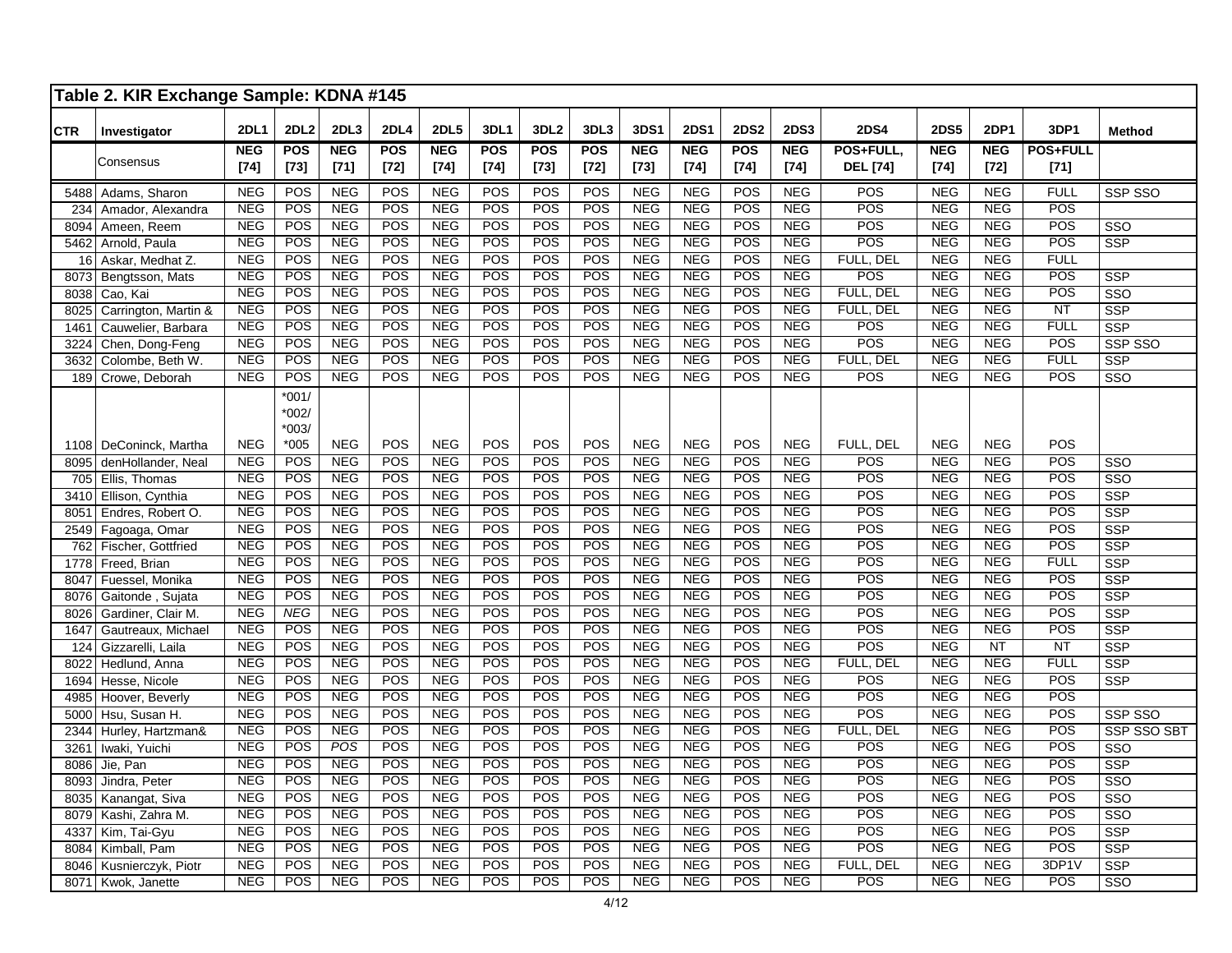|            | Table 2. KIR Exchange Sample: KDNA #145 |             |            |                  |                  |             |                     |                  |                  |            |             |                  |             |                                              |             |             |                       |                         |
|------------|-----------------------------------------|-------------|------------|------------------|------------------|-------------|---------------------|------------------|------------------|------------|-------------|------------------|-------------|----------------------------------------------|-------------|-------------|-----------------------|-------------------------|
| <b>CTR</b> | Investigator                            | <b>2DL1</b> | 2DL2       | 2DL <sub>3</sub> | <b>2DL4</b>      | <b>2DL5</b> | 3DL1                | 3DL <sub>2</sub> | 3DL3             | 3DS1       | <b>2DS1</b> | <b>2DS2</b>      | <b>2DS3</b> | <b>2DS4</b>                                  | <b>2DS5</b> | <b>2DP1</b> | 3DP1                  | <b>Method</b>           |
|            | Consensus                               | <b>NEG</b>  | <b>POS</b> | <b>NEG</b>       | <b>POS</b>       | <b>NEG</b>  | POS                 | POS              | <b>POS</b>       | <b>NEG</b> | <b>NEG</b>  | POS              | <b>NEG</b>  | POS+FULL,                                    | <b>NEG</b>  | <b>NEG</b>  | <b>POS+FULL</b>       |                         |
|            |                                         | $[74]$      | $[73]$     | $[71]$           | $[72]$           | $[74]$      | $[74]$              | $[73]$           | $[72]$           | $[73]$     | $[74]$      | $[74]$           | $[74]$      | <b>DEL</b> [74]                              | $[74]$      | $[72]$      | $[71]$                |                         |
| 791        | Lacelle, Chantale                       | <b>NEG</b>  | POS        | <b>NEG</b>       | POS              | <b>NEG</b>  | POS                 | POS              | POS              | <b>NEG</b> | <b>NEG</b>  | POS              | <b>NEG</b>  | FULL, DEL                                    | <b>NEG</b>  | <b>NEG</b>  | <b>FULL</b>           | <b>SSP</b>              |
| 278        | Lee, Jar-How                            | <b>NEG</b>  | POS        | <b>NEG</b>       | POS              | <b>NEG</b>  | POS                 | POS              | POS              | <b>NEG</b> | <b>NEG</b>  | POS              | <b>NEG</b>  | POS                                          | <b>NEG</b>  | <b>NEG</b>  | POS                   | $\overline{\text{SSO}}$ |
| 8088       | Liu, Cong                               | <b>NEG</b>  | POS        | <b>NEG</b>       | POS              | <b>NEG</b>  | POS                 | POS              | POS              | <b>NEG</b> | <b>NEG</b>  | POS              | <b>NEG</b>  | POS                                          | <b>NEG</b>  | <b>NEG</b>  | POS                   | <b>SSP</b>              |
| 8069       | Maha, George                            | <b>NEG</b>  | POS        | <b>NEG</b>       | POS              | <b>NEG</b>  | POS                 | POS              | POS              | NEG        | <b>NEG</b>  | $\overline{POS}$ | <b>NEG</b>  | FULL, DEL                                    | NEG         | <b>NEG</b>  | <b>FULL</b>           | <b>SSP</b>              |
| 8067       | Marino, Susana R.                       | <b>NEG</b>  | POS        | NEG              | POS              | <b>NEG</b>  | POS                 | POS              | POS              | <b>NEG</b> | <b>NEG</b>  | POS              | <b>NEG</b>  | $\overline{POS}$                             | <b>NEG</b>  | <b>NEG</b>  | POS                   | SSP SSO                 |
|            |                                         |             |            |                  |                  |             |                     |                  |                  |            |             |                  |             | *001,*003/                                   |             |             | *001/ *002/           |                         |
| 5142       | Marsh, Steven                           | <b>NEG</b>  | POS        | <b>NEG</b>       | POS              | <b>NEG</b>  | POS                 | POS              | POS              | <b>NEG</b> | <b>NEG</b>  | POS              | <b>NEG</b>  | *004/*006/*007                               | <b>NEG</b>  | <b>NEG</b>  | $*004$                | <b>SSP</b>              |
| 8092       | Morris, Gerald                          | <b>NEG</b>  | POS        | POS              | POS              | <b>NEG</b>  | POS                 | POS              | POS              | <b>NEG</b> | <b>NEG</b>  | $\overline{POS}$ | <b>NEG</b>  | <b>POS</b>                                   | <b>NEG</b>  | <b>NEG</b>  | POS                   |                         |
| 8091       | Murphey, Cathi                          | <b>NEG</b>  | POS        | <b>NEG</b>       | POS              | <b>NEG</b>  | <b>POS</b>          | POS              | POS              | <b>NEG</b> | <b>NEG</b>  | POS              | <b>NEG</b>  | POS                                          | <b>NEG</b>  | <b>NEG</b>  | POS                   |                         |
| 733        | Mytilineos, Joannis                     | <b>NEG</b>  | POS        | <b>NEG</b>       | POS              | <b>NEG</b>  | POS                 | POS              | POS              | NEG        | <b>NEG</b>  | POS              | <b>NEG</b>  | FULL, DEL                                    | <b>NEG</b>  | <b>NEG</b>  | FULL, DEL             | <b>SSP</b>              |
| 8083       | Nikaein, Afzal                          | <b>NEG</b>  | POS        | <b>NEG</b>       | POS              | <b>NEG</b>  | $*001$              | <b>POS</b>       | POS              | <b>NEG</b> | <b>NEG</b>  | $\overline{POS}$ | <b>NEG</b>  | $\overline{POS}$                             | <b>NEG</b>  | <b>NEG</b>  | $*001$                | $\overline{\text{SSP}}$ |
| 3966       | Permpikul, Vejbaesya                    | <b>NEG</b>  | POS        | NEG              | POS              | <b>NEG</b>  | POS                 | POS              | POS              | NEG        | <b>NEG</b>  | POS              | <b>NEG</b>  | POS                                          | <b>NEG</b>  | <b>NEG</b>  | POS                   | SSP                     |
| 4021       | Pollack, Marilyn S.                     | <b>NEG</b>  | POS        | <b>NEG</b>       | POS              | <b>NEG</b>  | POS                 | POS              | POS              | <b>NEG</b> | <b>NEG</b>  | POS              | <b>NEG</b>  | POS                                          | <b>NEG</b>  | <b>NEG</b>  | POS                   | <b>SSP</b>              |
| 8030       | Poulton, Kay                            | <b>NEG</b>  | POS        | POS              | POS              | <b>NEG</b>  | POS                 | POS              | POS              | POS        | <b>NEG</b>  | $\overline{POS}$ | NEG         | POS                                          | <b>NEG</b>  | <b>NEG</b>  | <b>POS</b>            | SSO                     |
| 8050       | Raja, Rajalingam                        | <b>NEG</b>  | POS        | NEG              | POS              | NEG         | POS                 | POS              | POS              | NEG        | <b>NEG</b>  | POS              | <b>NEG</b>  | FULL, DEL                                    | NEG         | NEG         | <b>FULL</b>           | $\overline{\text{SSP}}$ |
| 3753       | Reed, Elaine F.                         | <b>NEG</b>  | POS        | <b>NEG</b>       | POS              | <b>NEG</b>  | POS                 | POS              | POS              | <b>NEG</b> | <b>NEG</b>  | POS              | <b>NEG</b>  | POS                                          | <b>NEG</b>  | <b>NEG</b>  | POS                   | SSP SSO                 |
| 3798       | Reinsmoen, Nancy L                      | <b>NEG</b>  | POS        | <b>NEG</b>       | POS              | <b>NEG</b>  | POS                 | POS              | POS              | <b>NEG</b> | <b>NEG</b>  | <b>POS</b>       | <b>NEG</b>  | POS                                          | <b>NEG</b>  | <b>NEG</b>  | <b>POS</b>            | $\overline{\text{SSO}}$ |
|            | 8064 Roberts, Chrissy H.                | <b>NEG</b>  | POS        | <b>NEG</b>       | POS              | <b>NEG</b>  | POS                 | POS              | POS              | <b>NEG</b> | <b>NEG</b>  | POS              | <b>NEG</b>  | $*001,$<br>*003/*004/*006/<br>*007/*008/*009 | <b>NEG</b>  | <b>NEG</b>  | POS                   |                         |
| 8090       | Rossi, Angela                           | <b>NEG</b>  | POS        | <b>NEG</b>       | POS              | <b>NEG</b>  | POS                 | POS              | POS              | <b>NEG</b> | <b>NEG</b>  | POS              | <b>NEG</b>  | <b>POS</b>                                   | <b>NEG</b>  | <b>NEG</b>  | POS                   | SSP SSO                 |
| 8060       | Rost, Klein &                           | NEG         | POS        | NEG              | <b>POS</b>       | <b>NEG</b>  | <b>POS</b>          | POS              | POS              | <b>NEG</b> | <b>NEG</b>  | POS              | <b>NEG</b>  | POS                                          | NEG         | <b>NEG</b>  | POS                   | SSO                     |
| 8039       | Scalf, Carolynn                         | <b>NEG</b>  | POS        | <b>NEG</b>       | POS              | <b>NEG</b>  | POS                 | POS              | POS              | <b>NEG</b> | <b>NEG</b>  | POS              | <b>NEG</b>  | POS                                          | <b>NEG</b>  | <b>NEG</b>  | POS                   | SSO                     |
| 4251       | Schiller, Jennifer                      | <b>NEG</b>  | POS        | <b>NEG</b>       | POS              | <b>NEG</b>  | POS                 | POS              | POS              | <b>NEG</b> | <b>NEG</b>  | POS              | <b>NEG</b>  | POS                                          | <b>NEG</b>  | <b>NEG</b>  | POS                   | $\overline{\text{SSO}}$ |
| 1426       | Senitzer, David                         | <b>NEG</b>  | POS        | <b>NEG</b>       | POS              | <b>NEG</b>  | $*001.$<br>$*01502$ | POS              | POS              | <b>NEG</b> | <b>NEG</b>  | POS              | <b>NEG</b>  | FULL, DEL                                    | <b>NEG</b>  | <b>NEG</b>  | *001/ *002/<br>$*004$ | <b>SSP</b>              |
| 8085       | Shalini, Pereira                        | NEG         | POS        | <b>NEG</b>       | POS              | <b>NEG</b>  | <b>POS</b>          | <b>POS</b>       | POS              | <b>NEG</b> | <b>NEG</b>  | POS              | <b>NEG</b>  | <b>POS</b>                                   | <b>NEG</b>  | NEG         | <b>POS</b>            | <b>SBT</b>              |
| 8077       | Shanahan, Thomas C                      | <b>NEG</b>  | POS        | <b>NEG</b>       | POS              | <b>NEG</b>  | POS                 | POS              | POS              | <b>NEG</b> | <b>NEG</b>  | POS              | NEG         | POS                                          | <b>NEG</b>  | <b>NEG</b>  | POS                   |                         |
| 702        | Spannagl, Michael                       | <b>NEG</b>  | POS        | <b>NEG</b>       | POS              | <b>NEG</b>  | POS                 | POS              | POS              | <b>NEG</b> | <b>NEG</b>  | POS              | <b>NEG</b>  | POS                                          | <b>NEG</b>  | <b>NEG</b>  | POS                   | $\overline{\text{SSO}}$ |
| 2518       | Tambur, Anat                            | <b>NEG</b>  | POS        | <b>NEG</b>       | POS              | <b>NEG</b>  | POS                 | POS              | POS              | <b>NEG</b> | <b>NEG</b>  | POS              | <b>NEG</b>  | POS                                          | <b>NEG</b>  | <b>NEG</b>  | POS                   | SSO                     |
| 3808       | Thornton, Alycia                        | <b>NEG</b>  | POS        | <b>NEG</b>       | POS              | <b>NEG</b>  | POS                 | POS              | POS              | <b>NEG</b> | <b>NEG</b>  | $\overline{POS}$ | <b>NEG</b>  | FULL, DEL                                    | <b>NEG</b>  | <b>NEG</b>  | <b>FULL</b>           | SSP                     |
| 5451       | Tilanus, Marcel G.J.                    | <b>NEG</b>  | POS        | <b>NEG</b>       | POS              | <b>NEG</b>  | POS                 | POS              | POS              | <b>NEG</b> | <b>NEG</b>  | POS              | <b>NEG</b>  | <b>POS</b>                                   | <b>NEG</b>  | <b>NEG</b>  | POS                   | $\overline{\text{SSO}}$ |
| 8024       | Trowsdale, John                         | <b>NEG</b>  | POS        | NEG              | NT               | <b>NEG</b>  | POS                 | NT               | NT               | NEG        | <b>NEG</b>  | POS              | <b>NEG</b>  | WT, DEL                                      | <b>NEG</b>  | <b>NEG</b>  | <b>FULL</b>           |                         |
| 8053       | Tyan, Fernandez-Vina                    | <b>NEG</b>  | POS        | <b>NEG</b>       | POS              | <b>NEG</b>  | POS                 | POS              | POS              | <b>NEG</b> | <b>NEG</b>  | POS              | <b>NEG</b>  | POS                                          | <b>NEG</b>  | <b>NEG</b>  | POS                   | SSP SSO                 |
| 8028       | Uhrberg, Markus                         | <b>NEG</b>  | POS        | <b>NEG</b>       | $\overline{NT}$  | <b>NEG</b>  | POS                 | POS              | $\overline{NT}$  | <b>NEG</b> | <b>NEG</b>  | POS              | <b>NEG</b>  | POS                                          | <b>NEG</b>  | <b>NT</b>   | $\overline{NT}$       | <b>SSP</b>              |
| 8023       | Vilches, Carlos                         | <b>NEG</b>  | POS        | <b>NEG</b>       | $\overline{POS}$ | <b>NEG</b>  | $\overline{POS}$    | POS              | $\overline{POS}$ | <b>NEG</b> | <b>NEG</b>  | POS              | <b>NEG</b>  | FULL, DEL                                    | <b>NEG</b>  | <b>NEG</b>  | <b>FULL</b>           | SSP                     |
| 5282       | Yu, Neng                                | <b>NEG</b>  | POS        | <b>NEG</b>       | POS              | <b>NEG</b>  | POS                 | POS              | POS              | NEG        | <b>NEG</b>  | $\overline{POS}$ | <b>NEG</b>  | <b>POS</b>                                   | <b>NEG</b>  | <b>NEG</b>  | POS                   | SSP                     |
| 1466       | Yu, Neng                                | <b>NEG</b>  | POS        | <b>NEG</b>       | POS              | <b>NEG</b>  | POS                 | POS              | POS              | <b>NEG</b> | <b>NEG</b>  | POS              | <b>NEG</b>  | POS                                          | <b>NEG</b>  | <b>NEG</b>  | <b>POS</b>            | <b>SSP</b>              |
| 713        | Zachary, Andrea                         | <b>NEG</b>  | POS        | <b>NEG</b>       | POS              | <b>NEG</b>  | POS                 | POS              | POS              | <b>NEG</b> | <b>NEG</b>  | POS              | <b>NEG</b>  | POS                                          | <b>NEG</b>  | <b>NEG</b>  | POS                   | SSP SSO                 |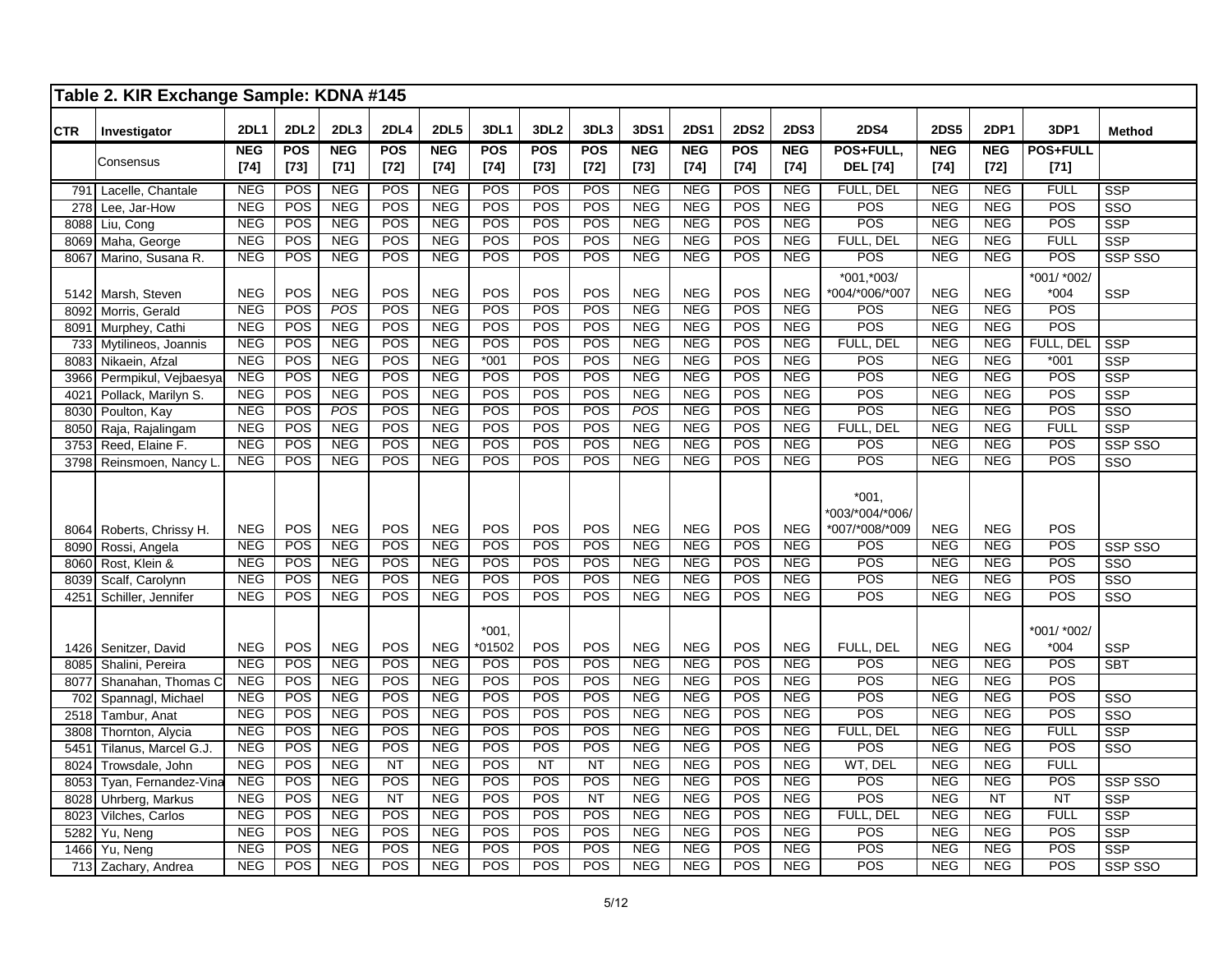|            | Table 3. KIR Exchange Sample: KDNA #146 |             |                               |            |                  |                         |            |                  |                  |             |             |                  |             |                |                  |             |                        |                         |
|------------|-----------------------------------------|-------------|-------------------------------|------------|------------------|-------------------------|------------|------------------|------------------|-------------|-------------|------------------|-------------|----------------|------------------|-------------|------------------------|-------------------------|
| <b>CTR</b> | Investigator                            | <b>2DL1</b> | <b>2DL2</b>                   | 2DL3       | 2DL4             | <b>2DL5</b>             | 3DL1       | 3DL <sub>2</sub> | 3DL3             | <b>3DS1</b> | <b>2DS1</b> | <b>2DS2</b>      | <b>2DS3</b> | <b>2DS4</b>    | <b>2DS5</b>      | <b>2DP1</b> | 3DP1                   | <b>Method</b>           |
|            | Consensus                               | <b>POS</b>  | <b>POS</b>                    | <b>POS</b> | <b>POS</b>       | $POS +$                 | <b>POS</b> | <b>POS</b>       | <b>POS</b>       | <b>NEG</b>  | <b>NEG</b>  | <b>POS</b>       | <b>NEG</b>  | <b>POS+DEL</b> | <b>POS</b>       | <b>POS</b>  | <b>POS+DEL</b>         |                         |
|            |                                         | $[74]$      | $[74]$                        | $[74]$     | $[72]$           | B [74]                  | $[74]$     | $[73]$           | $[72]$           | $[74]$      | $[74]$      | $[73]$           | $[74]$      | [74]           | $[73]$           | $[72]$      | $[71]$                 |                         |
| 5488       | Adams, Sharon                           | POS         | <b>POS</b>                    | <b>POS</b> | <b>POS</b>       | В                       | POS        | POS              | POS              | <b>NEG</b>  | <b>NEG</b>  | POS              | <b>NEG</b>  | DEL            | POS              | POS         | <b>DEL</b>             | SSP SSO                 |
| 234        | Amador, Alexandra                       | POS         | <b>POS</b>                    | <b>POS</b> | <b>POS</b>       | <b>POS</b>              | POS        | POS              | POS              | <b>NEG</b>  | <b>NEG</b>  | POS              | <b>NEG</b>  | POS            | POS              | <b>POS</b>  | <b>POS</b>             |                         |
| 8094       | Ameen, Reem                             | POS         | <b>POS</b>                    | POS        | $\overline{POS}$ | POS                     | POS        | $\overline{POS}$ | $\overline{POS}$ | <b>NEG</b>  | NEG         | NEG              | <b>NEG</b>  | POS            | $\overline{POS}$ | POS         | $\overline{POS}$       | SSO                     |
| 5462       | Arnold, Paula                           | <b>POS</b>  | POS                           | POS        | POS              | $\overline{B}$          | POS        | POS              | POS              | <b>NEG</b>  | <b>NEG</b>  | POS              | <b>NEG</b>  | DEL            | POS              | POS         | POS                    | SSP                     |
| 16         | Askar, Medhat Z.                        | POS         | POS                           | POS        | POS              | $\overline{B}$          | POS        | POS              | POS              | <b>NEG</b>  | <b>NEG</b>  | POS              | <b>NEG</b>  | DEL            | POS              | POS         | <b>DEL</b>             |                         |
| 8073       | Bengtsson, Mats                         | POS         | <b>POS</b>                    | POS        | <b>POS</b>       | $\overline{POS}$        | POS        | POS              | POS              | <b>NEG</b>  | <b>NEG</b>  | POS              | <b>NEG</b>  | POS            | POS              | POS         | POS                    | SSP                     |
| 8038       | Cao, Kai                                | POS         | POS                           | POS        | POS              | POS                     | POS        | POS              | POS              | <b>NEG</b>  | NEG         | POS              | <b>NEG</b>  | DEL            | POS              | POS         | POS                    | $\overline{\text{SSO}}$ |
| 8025       | Carrington, Martin &                    | POS         | POS                           | POS        | POS              | POS                     | POS        | POS              | POS              | <b>NEG</b>  | <b>NEG</b>  | $\overline{POS}$ | <b>NEG</b>  | DEL            | POS              | POS         | $\overline{\text{NT}}$ | SSP                     |
| 1461       | Cauwelier, Barbara                      | POS         | POS                           | POS        | POS              | B                       | POS        | POS              | $\overline{POS}$ | <b>NEG</b>  | <b>NEG</b>  | POS              | <b>NEG</b>  | DEL            | POS              | POS         | DEL                    | $\overline{\text{SSP}}$ |
| 3224       | Chen, Dong-Feng                         | POS         | POS                           | POS        | <b>POS</b>       | POS                     | POS        | POS              | POS              | <b>NEG</b>  | <b>NEG</b>  | POS              | <b>NEG</b>  | POS            | POS              | POS         | <b>POS</b>             | SSP SSO                 |
| 3632       | Colombe, Beth W                         | POS         | POS                           | POS        | POS              | $\overline{B}$          | POS        | POS              | POS              | <b>NEG</b>  | <b>NEG</b>  | POS              | <b>NEG</b>  | DEL            | <b>POS</b>       | POS         | DEL                    | SSP                     |
| 189        | Crowe, Deborah                          | POS         | POS                           | POS        | POS              | POS                     | POS        | POS              | POS              | <b>NEG</b>  | <b>NEG</b>  | POS              | <b>NEG</b>  | POS            | POS              | POS         | <b>POS</b>             | SSO                     |
|            |                                         |             | $*001/$<br>$*002/$<br>$*003/$ |            |                  |                         |            |                  |                  |             |             |                  |             |                |                  |             |                        |                         |
| 1108       | DeConinck, Martha                       | POS         | $*005$                        | POS        | POS              | POS                     | POS        | POS              | POS              | <b>NEG</b>  | <b>NEG</b>  | POS              | <b>NEG</b>  | <b>DEL</b>     | POS              | POS         | POS                    |                         |
| 8095       | denHollander, Neal                      | POS         | POS                           | POS        | <b>POS</b>       | <b>POS</b>              | POS        | POS              | POS              | <b>NEG</b>  | <b>NEG</b>  | POS              | <b>NEG</b>  | POS            | POS              | POS         | <b>POS</b>             | SSO                     |
| 705        | Ellis, Thomas                           | POS         | POS                           | POS        | POS              | POS                     | POS        | POS              | POS              | <b>NEG</b>  | <b>NEG</b>  | POS              | <b>NEG</b>  | POS            | POS              | <b>POS</b>  | POS                    | $\overline{\text{SSO}}$ |
| 3410       | Ellison, Cynthia                        | POS         | POS                           | POS        | POS              | $\overline{\mathsf{B}}$ | POS        | POS              | POS              | <b>NEG</b>  | <b>NEG</b>  | POS              | <b>NEG</b>  | DEL            | POS              | POS         | <b>DEL</b>             | <b>SSP</b>              |
| 8051       | Endres, Robert O.                       | <b>POS</b>  | <b>POS</b>                    | POS        | POS              | POS                     | POS        | POS              | POS              | <b>NEG</b>  | <b>NEG</b>  | POS              | <b>NEG</b>  | POS            | POS              | POS         | <b>POS</b>             | <b>SSP</b>              |
| 2549       | Fagoaga, Omar                           | POS         | <b>POS</b>                    | POS        | <b>POS</b>       | $\overline{POS}$        | POS        | POS              | POS              | <b>NEG</b>  | <b>NEG</b>  | POS              | <b>NEG</b>  | POS            | POS              | POS         | POS                    | SSP                     |
| 762        | Fischer, Gottfried                      | POS         | <b>POS</b>                    | POS        | POS              | $\overline{B}$          | POS        | POS              | POS              | <b>NEG</b>  | <b>NEG</b>  | POS              | <b>NEG</b>  | DEL            | POS              | POS         | DEL                    | SSP                     |
| 1778       | Freed, Brian                            | POS         | POS                           | POS        | POS              | $\overline{B}$          | POS        | POS              | POS              | <b>NEG</b>  | <b>NEG</b>  | $\overline{POS}$ | <b>NEG</b>  | <b>DEL</b>     | POS              | <b>POS</b>  | <b>DEL</b>             | $\overline{\text{SSP}}$ |
| 8047       | Fuessel, Monika                         | POS         | POS                           | POS        | POS              | POS                     | POS        | POS              | POS              | <b>NEG</b>  | <b>NEG</b>  | POS              | <b>NEG</b>  | POS            | POS              | POS         | POS                    | <b>SSP</b>              |
| 8076       | Gaitonde, Sujata                        | POS         | <b>POS</b>                    | <b>POS</b> | POS              | POS                     | POS        | POS              | POS              | <b>NEG</b>  | <b>NEG</b>  | POS              | <b>NEG</b>  | POS            | POS              | <b>POS</b>  | POS                    | <b>SSP</b>              |
| 8026       | Gardiner, Clair M.                      | POS         | POS                           | POS        | POS              | POS                     | POS        | POS              | POS              | <b>NEG</b>  | <b>NEG</b>  | POS              | <b>NEG</b>  | POS            | <b>NEG</b>       | POS         | POS                    | <b>SSP</b>              |
| 1647       | Gautreaux, Michael                      | POS         | POS                           | POS        | POS              | POS                     | POS        | POS              | POS              | <b>NEG</b>  | NEG         | POS              | <b>NEG</b>  | POS            | POS              | POS         | POS                    | SSP                     |
| 124        | Gizzarelli, Laila                       | POS         | <b>POS</b>                    | POS        | $\overline{POS}$ | POS                     | POS        | POS              | POS              | <b>NEG</b>  | <b>NEG</b>  | $\overline{POS}$ | <b>NEG</b>  | POS            | POS              | NT          | $\overline{\text{NT}}$ | $\overline{\text{SSP}}$ |
| 8022       | Hedlund, Anna                           | <b>POS</b>  | <b>POS</b>                    | POS        | <b>POS</b>       | $\overline{B}$          | POS        | POS              | POS              | <b>NEG</b>  | <b>NEG</b>  | <b>POS</b>       | <b>NEG</b>  | DEL            | POS              | POS         | DEL                    | SSP                     |
| 1694       | Hesse, Nicole                           | <b>POS</b>  | POS                           | POS        | POS              | POS                     | POS        | POS              | POS              | <b>NEG</b>  | <b>NEG</b>  | POS              | <b>NEG</b>  | POS            | POS              | <b>POS</b>  | POS                    | SSP                     |
| 4985       | Hoover, Beverly                         | POS         | POS                           | POS        | POS              | POS                     | POS        | POS              | POS              | <b>NEG</b>  | <b>NEG</b>  | POS              | <b>NEG</b>  | POS            | POS              | POS         | POS                    |                         |
| 5000       | Hsu, Susan H.                           | POS         | <b>POS</b>                    | POS        | POS              | POS                     | POS        | POS              | POS              | NEG         | NEG         | POS              | <b>NEG</b>  | POS            | POS              | POS         | POS                    | SSP SSO                 |
| 2344       | Hurley, Hartzman&                       | POS         | <b>POS</b>                    | POS        | <b>POS</b>       | $B*004$                 | POS        | POS              | POS              | <b>NEG</b>  | <b>NEG</b>  | POS              | <b>NEG</b>  | <b>DEL</b>     | POS              | POS         | <b>POS</b>             | SSP SSO SBT             |
| 3261       | Iwaki, Yuichi                           | <b>POS</b>  | POS                           | POS        | POS              | POS                     | POS        | POS              | POS              | <b>NEG</b>  | <b>NEG</b>  | POS              | <b>NEG</b>  | POS            | POS              | POS         | POS                    | SSO                     |
| 8086       | Jie, Pan                                | POS         | POS                           | POS        | POS              | <b>POS</b>              | POS        | POS              | POS              | <b>NEG</b>  | <b>NEG</b>  | POS              | <b>NEG</b>  | POS            | POS              | POS         | POS                    | SSP                     |
| 8093       | Jindra, Peter                           | POS         | <b>POS</b>                    | POS        | POS              | POS                     | POS        | POS              | POS              | <b>NEG</b>  | <b>NEG</b>  | POS              | <b>NEG</b>  | POS            | POS              | POS         | <b>POS</b>             | SSO                     |
| 8035       | Kanangat, Siva                          | POS         | <b>POS</b>                    | <b>POS</b> | POS              | POS                     | POS        | POS              | POS              | <b>NEG</b>  | <b>NEG</b>  | POS              | <b>NEG</b>  | POS            | POS              | POS         | POS                    | $\overline{\text{SSO}}$ |
| 8079       | Kashi, Zahra M.                         | POS         | <b>POS</b>                    | POS        | POS              | POS                     | POS        | POS              | POS              | <b>NEG</b>  | <b>NEG</b>  | POS              | <b>NEG</b>  | POS            | POS              | POS         | POS                    | $\overline{\text{SSO}}$ |
| 4337       | Kim, Tai-Gyu                            | POS         | POS                           | POS        | POS              | POS                     | POS        | POS              | POS              | <b>NEG</b>  | <b>NEG</b>  | POS              | <b>NEG</b>  | POS            | POS              | POS         | POS                    | SSP                     |
| 8084       | Kimball, Pam                            | POS         | <b>POS</b>                    | POS        | POS              | POS                     | POS        | POS              | POS              | <b>NEG</b>  | <b>NEG</b>  | POS              | <b>NEG</b>  | POS            | POS              | POS         | POS                    | <b>SSP</b>              |
| 8046       | Kusnierczyk, Piotr                      | POS         | <b>POS</b>                    | <b>POS</b> | POS              | POS                     | POS        | POS              | POS              | <b>NEG</b>  | <b>NEG</b>  | POS              | <b>NEG</b>  | <b>DEL</b>     | POS              | <b>POS</b>  | POS                    | SSP                     |
| 8071       | Kwok, Janette                           | <b>POS</b>  | <b>POS</b>                    | POS        | <b>POS</b>       | POS                     | POS        | POS              | POS              | <b>NEG</b>  | <b>NEG</b>  | POS              | <b>NEG</b>  | POS            | POS              | POS         | POS                    | SSO                     |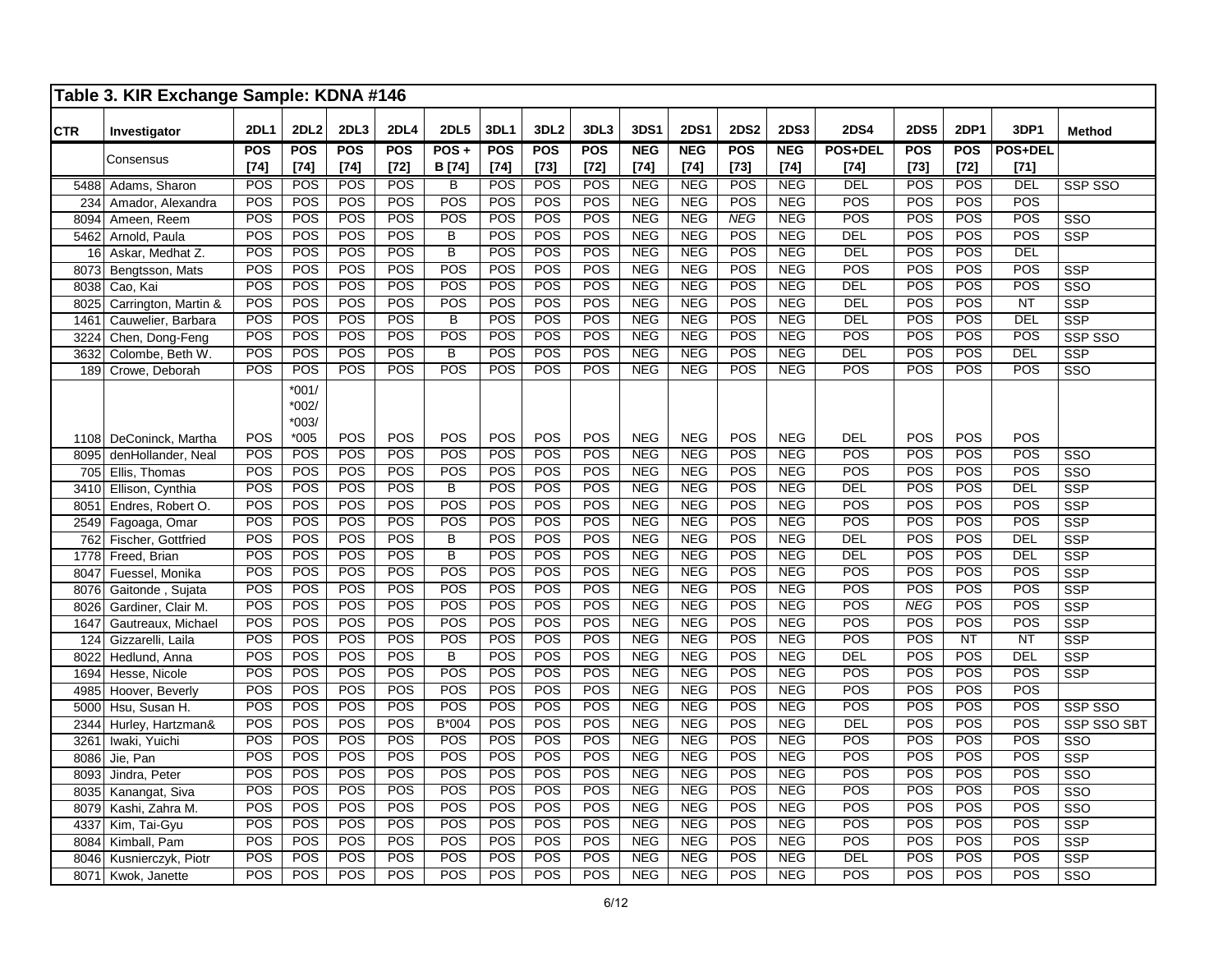|              | Table 3. KIR Exchange Sample: KDNA #146 |                  |             |            |             |                                                   |                   |                  |                  |            |             |             |             |                            |             |            |                  |                         |
|--------------|-----------------------------------------|------------------|-------------|------------|-------------|---------------------------------------------------|-------------------|------------------|------------------|------------|-------------|-------------|-------------|----------------------------|-------------|------------|------------------|-------------------------|
| <b>CTR</b>   | Investigator                            | <b>2DL1</b>      | <b>2DL2</b> | 2DL3       | <b>2DL4</b> | <b>2DL5</b>                                       | 3DL1              | 3DL <sub>2</sub> | 3DL3             | 3DS1       | <b>2DS1</b> | <b>2DS2</b> | <b>2DS3</b> | <b>2DS4</b>                | <b>2DS5</b> | 2DP1       | 3DP1             | <b>Method</b>           |
|              | Consensus                               | POS              | <b>POS</b>  | <b>POS</b> | <b>POS</b>  | $POS +$                                           | <b>POS</b>        | <b>POS</b>       | <b>POS</b>       | <b>NEG</b> | <b>NEG</b>  | <b>POS</b>  | <b>NEG</b>  | <b>POS+DEL</b>             | <b>POS</b>  | <b>POS</b> | POS+DEL          |                         |
|              |                                         | $[74]$           | $[74]$      | $[74]$     | $[72]$      | B [74]                                            | $[74]$            | $[73]$           | $[72]$           | $[74]$     | $[74]$      | $[73]$      | $[74]$      | $[74]$                     | $[73]$      | $[72]$     | $[71]$           |                         |
| 791          | Lacelle, Chantale                       | POS              | POS         | POS        | <b>POS</b>  | B                                                 | <b>POS</b>        | POS              | POS              | <b>NEG</b> | <b>NEG</b>  | POS         | <b>NEG</b>  | DEL                        | POS         | POS        | <b>DEL</b>       | <b>SSP</b>              |
| 278          | Lee, Jar-How                            | <b>POS</b>       | <b>POS</b>  | <b>POS</b> | <b>POS</b>  | <b>POS</b>                                        | POS               | POS              | POS              | <b>NEG</b> | <b>NEG</b>  | <b>POS</b>  | <b>NEG</b>  | <b>POS</b>                 | <b>POS</b>  | POS        | <b>POS</b>       | $\overline{\text{SSO}}$ |
| 8088         | Liu, Cong                               | POS              | <b>POS</b>  | POS        | POS         | POS                                               | POS               | POS              | POS              | <b>NEG</b> | <b>NEG</b>  | POS         | <b>NEG</b>  | $\overline{POS}$           | POS         | POS        | POS              | <b>SSP</b>              |
| 8069         | Maha, George                            | POS              | POS         | POS        | POS         | POS                                               | POS               | POS              | POS              | <b>NEG</b> | <b>NEG</b>  | <b>POS</b>  | <b>NEG</b>  | <b>DEL</b>                 | POS         | POS        | DEL              | SSP                     |
| 8067         | Marino, Susana R.                       | POS              | POS         | POS        | <b>POS</b>  | POS                                               | POS               | POS              | POS              | <b>NEG</b> | <b>NEG</b>  | POS         | <b>NEG</b>  | POS                        | POS         | POS        | POS              | SSP SSO                 |
| 5142         | Marsh, Steven                           | POS              | POS         | POS        | POS         | POS                                               | POS               | POS              | POS              | <b>NEG</b> | <b>NEG</b>  | POS         | <b>NEG</b>  | *003/ *004/<br>*006/ *007  | POS         | POS        | $*003$           | <b>SSP</b>              |
| 8092         | Morris, Gerald                          | $\overline{POS}$ | POS         | POS        | POS         | POS                                               | $\overline{POS}$  | $\overline{POS}$ | $\overline{POS}$ | NEG        | NEG         | POS         | <b>NEG</b>  | $\overline{POS}$           | POS         | POS        | $\overline{POS}$ |                         |
| 8091         | Murphey, Cathi                          | POS              | <b>POS</b>  | <b>POS</b> | <b>POS</b>  | POS                                               | POS               | POS              | POS              | <b>NEG</b> | <b>NEG</b>  | <b>POS</b>  | <b>NEG</b>  | POS                        | <b>POS</b>  | <b>POS</b> | POS              |                         |
| 733          | Mytilineos, Joannis                     | POS              | POS         | POS        | POS         | $\overline{B}$                                    | POS               | POS              | POS              | <b>NEG</b> | <b>NEG</b>  | POS         | <b>NEG</b>  | DEL                        | POS         | POS        | <b>DEL</b>       | <b>SSP</b>              |
| 8083         | Nikaein, Afzal                          | POS              | POS         | POS        | <b>POS</b>  | $\overline{B}$                                    | $*001$            | POS              | POS              | <b>NEG</b> | <b>NEG</b>  | <b>POS</b>  | <b>NEG</b>  | $*003$                     | POS         | POS        | $*003$           | <b>SSP</b>              |
| 3966         | Permpikul, Vejbaesya                    | POS              | POS         | <b>POS</b> | POS         | POS                                               | <b>POS</b>        | POS              | <b>POS</b>       | <b>NEG</b> | NEG         | POS         | <b>NEG</b>  | POS                        | POS         | POS        | POS              | <b>SSP</b>              |
| 4021         | Pollack, Marilyn S.                     | POS              | POS         | POS        | POS         | POS                                               | POS               | POS              | POS              | <b>NEG</b> | <b>NEG</b>  | POS         | <b>NEG</b>  | POS                        | POS         | POS        | POS              | SSP                     |
| 8030         | Poulton, Kay                            | <b>POS</b>       | <b>POS</b>  | <b>POS</b> | <b>POS</b>  | <b>POS</b>                                        | <b>POS</b>        | POS              | <b>POS</b>       | <b>NEG</b> | <b>NEG</b>  | <b>POS</b>  | <b>NEG</b>  | POS                        | <b>POS</b>  | <b>POS</b> | <b>POS</b>       | $\overline{\text{SSO}}$ |
| 8050         | Raja, Rajalingam                        | POS              | <b>POS</b>  | POS        | <b>POS</b>  | $\overline{B}$                                    | POS               | POS              | POS              | <b>NEG</b> | <b>NEG</b>  | POS         | <b>NEG</b>  | <b>DEL</b>                 | POS         | POS        | <b>DEL</b>       | <b>SSP</b>              |
| 3753         | Reed, Elaine F.                         | POS              | POS         | POS        | POS         | POS                                               | POS               | POS              | POS              | <b>NEG</b> | <b>NEG</b>  | POS         | <b>NEG</b>  | POS                        | POS         | POS        | POS              | SSP SSO                 |
| 3798         | Reinsmoen, Nancy L                      | <b>POS</b>       | <b>POS</b>  | <b>POS</b> | POS         | <b>POS</b>                                        | <b>POS</b>        | POS              | <b>POS</b>       | <b>NEG</b> | <b>NEG</b>  | <b>POS</b>  | <b>NEG</b>  | POS                        | POS         | POS        | POS              | SSO                     |
|              |                                         |                  |             |            |             |                                                   |                   |                  |                  |            |             |             |             | *003/ *004/<br>*006/ *007/ |             |            |                  |                         |
| 8064         | Roberts, Chrissy H.                     | POS              | POS         | POS        | POS         | <b>POS</b>                                        | <b>POS</b>        | POS              | <b>POS</b>       | <b>NEG</b> | <b>NEG</b>  | <b>POS</b>  | <b>NEG</b>  | *008/ *009                 | <b>POS</b>  | <b>POS</b> | <b>POS</b>       |                         |
| 8090         | Rossi, Angela                           | POS              | POS         | POS        | POS         | <b>POS</b>                                        | POS               | POS              | POS              | <b>NEG</b> | <b>NEG</b>  | POS         | <b>NEG</b>  | POS                        | POS         | POS        | POS              | SSP SSO                 |
| 8060         | Rost, Klein &                           | <b>POS</b>       | <b>POS</b>  | <b>POS</b> | POS         | $\overline{POS}$                                  | POS               | POS              | <b>POS</b>       | <b>NEG</b> | <b>NEG</b>  | POS         | <b>NEG</b>  | $\overline{POS}$           | <b>POS</b>  | POS        | $\overline{POS}$ | $\overline{\text{SSO}}$ |
| 8039         | Scalf, Carolynn                         | <b>POS</b>       | <b>POS</b>  | POS        | POS         | POS                                               | POS               | POS              | POS              | <b>NEG</b> | <b>NEG</b>  | POS         | <b>NEG</b>  | POS                        | POS         | POS        | POS              | $\overline{\text{SSO}}$ |
| 4251         | Schiller, Jennifer                      | POS              | <b>POS</b>  | <b>POS</b> | <b>POS</b>  | POS                                               | <b>POS</b>        | POS              | <b>POS</b>       | <b>NEG</b> | <b>NEG</b>  | POS         | <b>NEG</b>  | POS                        | POS         | POS        | POS              | SSO                     |
|              | Senitzer, David                         | POS              | POS         | POS        | POS         | B*004/<br>$*008/$<br>$*013/$<br>$*014/$<br>$*015$ | $*001.$<br>$*005$ | POS              | POS              | <b>NEG</b> | <b>NEG</b>  | POS         | <b>NEG</b>  | DEL                        | POS         | POS        | $*003$           | <b>SSP</b>              |
| 1426<br>8085 | Shalini, Pereira                        | POS              | <b>POS</b>  | POS        | <b>POS</b>  | POS                                               | <b>POS</b>        | POS              | <b>POS</b>       | <b>NEG</b> | <b>NEG</b>  | <b>POS</b>  | <b>NEG</b>  | POS                        | <b>POS</b>  | POS        | POS              | <b>SBT</b>              |
| 8077         | Shanahan, Thomas C                      | POS              | POS         | POS        | POS         | <b>POS</b>                                        | POS               | POS              | POS              | <b>NEG</b> | <b>NEG</b>  | POS         | <b>NEG</b>  | $\overline{POS}$           | POS         | POS        | POS              |                         |
| 702          | Spannagl, Michael                       | <b>POS</b>       | <b>POS</b>  | POS        | POS         | POS                                               | <b>POS</b>        | POS              | POS              | <b>NEG</b> | <b>NEG</b>  | POS         | <b>NEG</b>  | <b>POS</b>                 | <b>POS</b>  | POS        | POS              | SSO                     |
| 2518         | Tambur, Anat                            | POS              | POS         | POS        | POS         | <b>POS</b>                                        | <b>POS</b>        | POS              | POS              | <b>NEG</b> | <b>NEG</b>  | POS         | <b>NEG</b>  | POS                        | <b>POS</b>  | POS        | <b>POS</b>       | SSO                     |
| 3808         | Thornton, Alycia                        | POS              | <b>POS</b>  | POS        | POS         | $\overline{B}$                                    | POS               | POS              | POS              | <b>NEG</b> | <b>NEG</b>  | POS         | <b>NEG</b>  | <b>DEL</b>                 | <b>POS</b>  | POS        | DEL              | <b>SSP</b>              |
| 5451         | Tilanus, Marcel G.J.                    | POS              | <b>POS</b>  | POS        | POS         | POS                                               | POS               | POS              | POS              | <b>NEG</b> | <b>NEG</b>  | POS         | <b>NEG</b>  | POS                        | POS         | POS        | POS              | $\overline{\text{SSO}}$ |
| 8024         | Trowsdale, John                         | POS              | <b>POS</b>  | POS        | NT          | POS                                               | POS               | NT               | $\overline{NT}$  | <b>NEG</b> | <b>NEG</b>  | POS         | <b>NEG</b>  | DEL                        | POS         | POS        | <b>DEL</b>       |                         |
| 8053         | Tyan, Fernandez-Vina                    | <b>POS</b>       | <b>POS</b>  | <b>POS</b> | POS         | $\overline{\mathsf{B}}$                           | <b>POS</b>        | POS              | POS              | <b>NEG</b> | <b>NEG</b>  | POS         | <b>NEG</b>  | DEL                        | <b>POS</b>  | <b>POS</b> | <b>DEL</b>       | SSP SSO                 |
| 8028         | Uhrberg, Markus                         | <b>POS</b>       | <b>POS</b>  | POS        | <b>NT</b>   | POS                                               | POS               | POS              | <b>NT</b>        | <b>NEG</b> | <b>NEG</b>  | POS         | <b>NEG</b>  | $\overline{POS}$           | POS         | <b>NT</b>  | <b>NT</b>        | <b>SSP</b>              |
| 8023         | Vilches, Carlos                         | POS              | POS         | POS        | POS         | POS                                               | <b>POS</b>        | POS              | POS              | <b>NEG</b> | <b>NEG</b>  | POS         | <b>NEG</b>  | <b>DEL</b>                 | POS         | POS        | <b>DEL</b>       | <b>SSP</b>              |
| 5282         | Yu, Neng                                | POS              | POS         | POS        | POS         | POS                                               | <b>POS</b>        | POS              | POS              | <b>NEG</b> | <b>NEG</b>  | POS         | <b>NEG</b>  | POS                        | POS         | POS        | POS              | <b>SSP</b>              |
| 1466         | Yu, Neng                                | POS              | POS         | <b>POS</b> | <b>POS</b>  | $\overline{B}$                                    | POS               | POS              | POS              | <b>NEG</b> | <b>NEG</b>  | POS         | <b>NEG</b>  | <b>DEL</b>                 | POS         | POS        | POS              | SSP                     |
|              | 713 Zachary, Andrea                     | POS              | <b>POS</b>  | POS        | <b>POS</b>  | POS                                               | POS               | POS              | POS              | <b>NEG</b> | <b>NEG</b>  | <b>POS</b>  | <b>NEG</b>  | <b>POS</b>                 | <b>POS</b>  | <b>POS</b> | POS              | SSP SSO                 |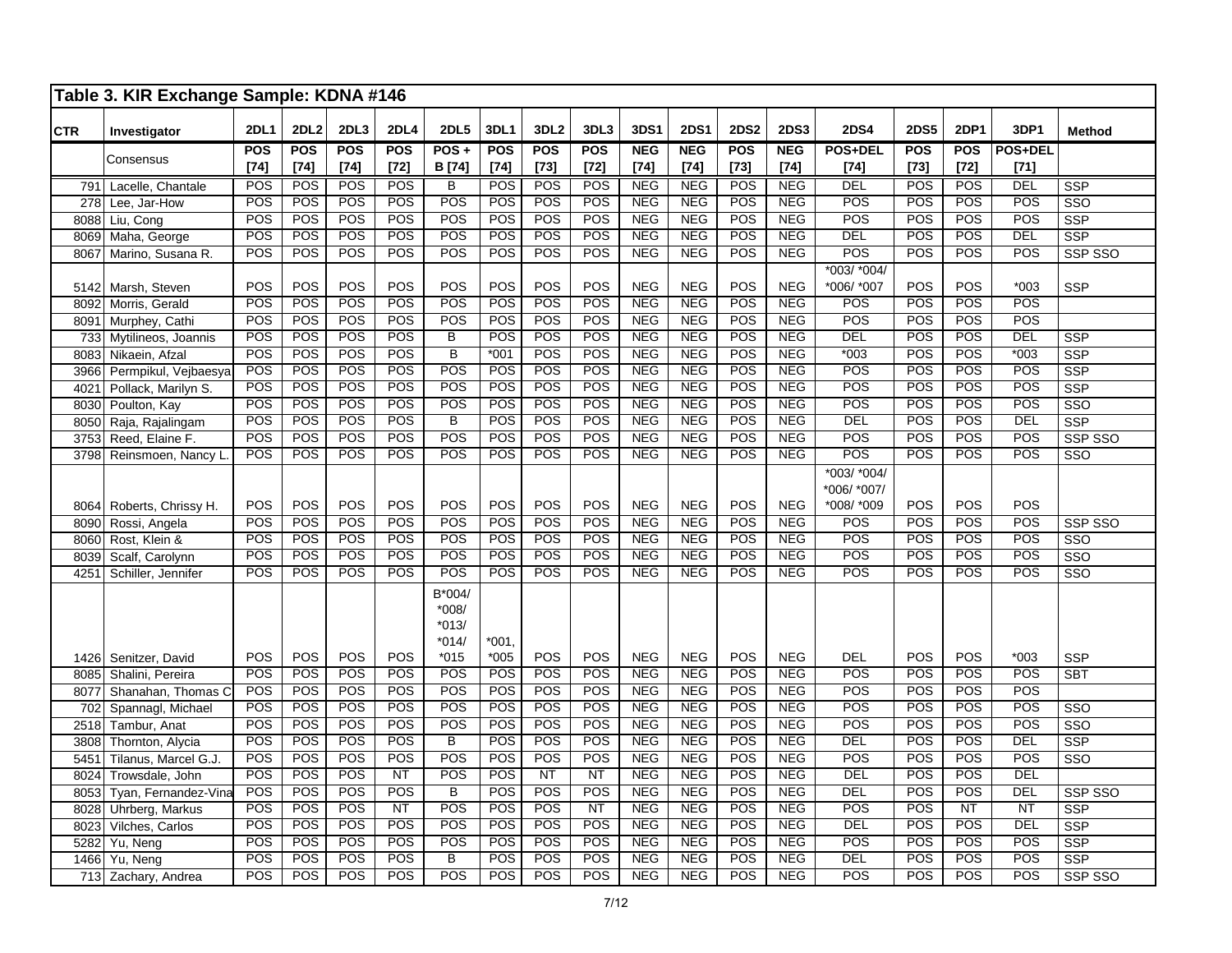|             | Table 3. KIR Exchange Sample: KDNA #147 |                   |                          |                  |                 |                 |                          |                  |            |             |                 |                          |                 |                          |                 |                 |                 |                         |
|-------------|-----------------------------------------|-------------------|--------------------------|------------------|-----------------|-----------------|--------------------------|------------------|------------|-------------|-----------------|--------------------------|-----------------|--------------------------|-----------------|-----------------|-----------------|-------------------------|
| <b>CTR</b>  | Investigator                            | <b>2DL1</b>       | 2DL2                     | 2DL <sub>3</sub> | 2DL4            | <b>2DL5</b>     | 3DL1                     | 3DL <sub>2</sub> | 3DL3       | <b>3DS1</b> | <b>2DS1</b>     | <b>2DS2</b>              | 2DS3            | <b>2DS4</b>              | <b>2DS5</b>     | <b>2DP1</b>     | 3DP1            | <b>Method</b>           |
|             | Not graded                              |                   |                          |                  |                 |                 |                          |                  |            |             |                 |                          |                 |                          |                 |                 |                 |                         |
| 5488        | Adams, Sharon                           | NT                | NT                       | NT               | $\overline{NT}$ | $\overline{NT}$ | $\overline{NT}$          | $\overline{NT}$  | NT         | NT          | $\overline{NT}$ | NT                       | $\overline{NT}$ | $\overline{NT}$          | $\overline{NT}$ | NT              | $\overline{NT}$ | SSP SSO                 |
| 234         | Amador, Alexandra                       | POS               | <b>NEG</b>               | POS              | POS             | POS             | <b>NEG</b>               | POS              | POS        | POS         | POS             | <b>NEG</b>               | POS             | <b>NEG</b>               | POS             | POS             | POS             |                         |
| 8094        | Ameen, Reem                             | POS               | <b>NEG</b>               | POS              | POS             | POS             | <b>NEG</b>               | POS              | POS        | POS         | POS             | <b>NEG</b>               | POS             | <b>NEG</b>               | POS             | POS             | POS             | SSO                     |
| 5462        | Arnold, Paula                           | NT                | <b>NT</b>                | <b>NT</b>        | <b>NT</b>       | <b>NT</b>       | <b>NT</b>                | <b>NT</b>        | <b>NT</b>  | <b>NT</b>   | <b>NT</b>       | <b>NT</b>                | <b>NT</b>       | <b>NT</b>                | <b>NT</b>       | <b>NT</b>       | <b>NT</b>       | <b>SSP</b>              |
| 16          | Askar, Medhat Z.                        | <b>NT</b>         | <b>NT</b>                | NT               | <b>NT</b>       | <b>NT</b>       | <b>NT</b>                | N <sub>T</sub>   | <b>NT</b>  | NT          | <b>NT</b>       | <b>NT</b>                | <b>NT</b>       | <b>NT</b>                | <b>NT</b>       | $\overline{NT}$ | <b>NT</b>       |                         |
| 8038        | Cao, Kai                                | <b>NT</b>         | <b>NT</b>                | NT               | <b>NT</b>       | <b>NT</b>       | <b>NT</b>                | <b>NT</b>        | <b>NT</b>  | NT          | <b>NT</b>       | <b>NT</b>                | <b>NT</b>       | <b>NT</b>                | <b>NT</b>       | <b>NT</b>       | <b>NT</b>       | SSO                     |
| 8025        | Carrington, Martin                      | POS               | <b>NEG</b>               | POS              | POS             | POS             | <b>NEG</b>               | POS              | POS        | POS         | POS             | <b>NEG</b>               | POS             | <b>NEG</b>               | POS             | POS             | <b>NT</b>       | <b>SSP</b>              |
| 1461        | Cauwelier, Barbara                      | <b>NT</b>         | <b>NT</b>                | <b>NT</b>        | <b>NT</b>       | <b>NT</b>       | <b>NT</b>                | <b>NT</b>        | NT         | <b>NT</b>   | <b>NT</b>       | <b>NT</b>                | NT              | <b>NT</b>                | <b>NT</b>       | <b>NT</b>       | <b>NT</b>       | $\overline{\text{SSP}}$ |
| 3224        | Chen, Dong-Feng                         | POS               | <b>NEG</b>               | POS              | POS             | POS             | <b>NEG</b>               | POS              | POS        | POS         | POS             | <b>NEG</b>               | POS             | <b>NEG</b>               | POS             | POS             | POS             | SSP SSO                 |
| 189         | Crowe, Deborah                          | POS               | <b>NEG</b>               | POS<br>POS       | POS             | POS<br>POS      | <b>NEG</b><br><b>NEG</b> | POS<br>POS       | POS<br>POS | POS<br>POS  | POS<br>POS      | <b>NEG</b><br><b>NEG</b> | POS<br>POS      | <b>NEG</b><br><b>NEG</b> | POS<br>POS      | POS<br>POS      | POS<br>POS      | S <sub>SO</sub>         |
| 1108        | DeConinck, Martha                       | <b>NEG</b><br>POS | <b>NEG</b><br><b>NEG</b> | POS              | POS<br>POS      | POS             | <b>NEG</b>               | POS              | POS        | POS         | POS             | <b>NEG</b>               | POS             | <b>NEG</b>               | POS             | POS             | POS             | SSO                     |
| 8095<br>705 | denHollander, Nea<br>Ellis, Thomas      | POS               | <b>NEG</b>               | POS              | POS             | POS             | <b>NEG</b>               | POS              | POS        | POS         | POS             | <b>NEG</b>               | POS             | <b>NEG</b>               | POS             | POS             | POS             | $\overline{\text{SSO}}$ |
| 3410        | Ellison, Cynthia                        | POS               | <b>NEG</b>               | POS              | POS             | POS             | <b>NEG</b>               | POS              | POS        | POS         | POS             | <b>NEG</b>               | POS             | <b>NEG</b>               | POS             | POS             | <b>DEL</b>      | SSP                     |
| 8051        | Endres, Robert O.                       | <b>NT</b>         | <b>NT</b>                | <b>NT</b>        | <b>NT</b>       | <b>NT</b>       | <b>NT</b>                | <b>NT</b>        | <b>NT</b>  | <b>NT</b>   | <b>NT</b>       | <b>NT</b>                | <b>NT</b>       | <b>NT</b>                | <b>NT</b>       | <b>NT</b>       | <b>NT</b>       | <b>SSP</b>              |
| 2549        | Fagoaga, Omar                           | <b>NT</b>         | <b>NT</b>                | <b>NT</b>        | <b>NT</b>       | <b>NT</b>       | <b>NT</b>                | <b>NT</b>        | <b>NT</b>  | <b>NT</b>   | <b>NT</b>       | <b>NT</b>                | <b>NT</b>       | <b>NT</b>                | <b>NT</b>       | <b>NT</b>       | <b>NT</b>       | SSP                     |
| 762         | Fischer, Gottfried                      | <b>NT</b>         | <b>NT</b>                | NT               | <b>NT</b>       | <b>NT</b>       | <b>NT</b>                | NT               | <b>NT</b>  | <b>NT</b>   | <b>NT</b>       | <b>NT</b>                | <b>NT</b>       | <b>NT</b>                | <b>NT</b>       | <b>NT</b>       | <b>NT</b>       | SSP                     |
| 8047        | Fuessel, Monika                         | POS               | <b>NEG</b>               | POS              | POS             | POS             | <b>NEG</b>               | POS              | POS        | POS         | POS             | <b>NEG</b>               | POS             | <b>NEG</b>               | POS             | POS             | POS             | $\overline{\text{SSP}}$ |
| 8076        | Gaitonde, Sujata                        | POS               | <b>NEG</b>               | POS              | POS             | POS             | <b>NEG</b>               | POS              | POS        | POS         | POS             | <b>NEG</b>               | POS             | <b>NEG</b>               | POS             | POS             | POS             | <b>SSP</b>              |
| 8026        | Gardiner, Clair M.                      | <b>NT</b>         | <b>NT</b>                | <b>NT</b>        | <b>NT</b>       | <b>NT</b>       | <b>NT</b>                | <b>NT</b>        | <b>NT</b>  | <b>NT</b>   | <b>NT</b>       | <b>NT</b>                | <b>NT</b>       | <b>NT</b>                | <b>NT</b>       | <b>NT</b>       | <b>NT</b>       | SSP                     |
| 1647        | Gautreaux, Michae                       | POS               | <b>NEG</b>               | POS              | POS             | POS             | <b>NEG</b>               | POS              | POS        | POS         | POS             | <b>NEG</b>               | POS             | <b>NEG</b>               | POS             | POS             | POS             | SSP                     |
| 124         | Gizzarelli, Laila                       | POS               | <b>NEG</b>               | POS              | POS             | POS             | <b>NEG</b>               | POS              | POS        | POS         | POS             | <b>NEG</b>               | POS             | <b>NEG</b>               | POS             | NT              | <b>NT</b>       | $\overline{\text{SSP}}$ |
| 8022        | Hedlund, Anna                           | <b>NT</b>         | <b>NT</b>                | <b>NT</b>        | <b>NT</b>       | <b>NT</b>       | <b>NT</b>                | <b>NT</b>        | <b>NT</b>  | <b>NT</b>   | <b>NT</b>       | <b>NT</b>                | <b>NT</b>       | <b>NT</b>                | <b>NT</b>       | NT              | <b>NT</b>       | $\overline{\text{SSP}}$ |
| 1694        | Hesse, Nicole                           | POS               | <b>NEG</b>               | POS              | POS             | POS             | <b>NEG</b>               | POS              | POS        | POS         | POS             | <b>NEG</b>               | POS             | <b>NEG</b>               | POS             | POS             | POS             | <b>SSP</b>              |
| 4985        | Hoover, Beverly                         | <b>NT</b>         | <b>NT</b>                | <b>NT</b>        | <b>NT</b>       | <b>NT</b>       | <b>NT</b>                | <b>NT</b>        | <b>NT</b>  | <b>NT</b>   | <b>NT</b>       | <b>NT</b>                | <b>NT</b>       | <b>NT</b>                | <b>NT</b>       | <b>NT</b>       | <b>NT</b>       |                         |
| 5000        | Hsu, Susan H.                           | <b>NT</b>         | <b>NT</b>                | NT               | NT              | NT              | <b>NT</b>                | NT               | <b>NT</b>  | NT          | NT              | <b>NT</b>                | <b>NT</b>       | <b>NT</b>                | <b>NT</b>       | NT              | <b>NT</b>       | SSP SSO                 |
| 2344        | Hurley, Hartzman&                       | POS               | <b>NEG</b>               | POS              | POS             | POS             | <b>NEG</b>               | POS              | POS        | POS         | POS             | <b>NEG</b>               | POS             | <b>NEG</b>               | POS             | POS             | POS             | SSP SSO SBT             |
| 3261        | Iwaki, Yuichi                           | POS               | <b>NEG</b>               | POS              | POS             | POS             | <b>NEG</b>               | POS              | POS        | POS         | POS             | <b>NEG</b>               | POS             | <b>NEG</b>               | POS             | POS             | POS             | SSO                     |
| 8086        | Jie, Pan                                | POS               | <b>NEG</b>               | POS              | POS             | POS             | NEG                      | POS              | POS        | POS         | POS             | <b>NEG</b>               | POS             | <b>NEG</b>               | POS             | POS             | POS             | <b>SSP</b>              |
| 8093        | Jindra, Peter                           | POS               | <b>NEG</b>               | POS              | POS             | POS             | <b>NEG</b>               | POS              | POS        | POS         | POS             | <b>NEG</b>               | POS             | <b>NEG</b>               | POS             | POS             | POS             | SSO                     |
| 8035        | Kanangat, Siva                          | POS               | <b>NEG</b>               | <b>NEG</b>       | POS             | NT              | <b>NEG</b>               | POS              | POS        | POS         | POS             | <b>NEG</b>               | POS             | <b>NEG</b>               | POS             | POS             | POS             | SSO                     |
| 8079        | Kashi, Zahra M.                         | POS               | <b>NEG</b>               | POS              | POS             | POS             | <b>NEG</b>               | POS              | POS        | POS         | POS             | <b>NEG</b>               | POS             | <b>NEG</b>               | POS             | POS             | POS             | SSO                     |
| 4337        | Kim, Tai-Gyu                            | POS               | <b>NEG</b>               | POS              | POS             | POS             | <b>NEG</b>               | POS              | POS        | POS         | POS             | <b>NEG</b>               | POS             | <b>NEG</b>               | POS             | POS             | POS             | $\overline{\text{SSP}}$ |
| 8084        | Kimball, Pam                            | POS               | <b>NEG</b>               | POS              | POS             | POS             | <b>NEG</b>               | POS              | POS        | POS         | POS             | <b>NEG</b>               | POS             | <b>NEG</b>               | POS             | POS             | POS             | <b>SSP</b>              |
| 8046        | Kusnierczyk, Piotr                      | <b>NT</b>         | <b>NT</b>                | <b>NT</b>        | <b>NT</b>       | <b>NT</b>       | <b>NT</b>                | <b>NT</b>        | <b>NT</b>  | <b>NT</b>   | <b>NT</b>       | <b>NT</b>                | <b>NT</b>       | <b>NT</b>                | <b>NT</b>       | <b>NT</b>       | <b>NT</b>       | <b>SSP</b>              |
| 8071        | Kwok, Janette                           | <b>NT</b>         | <b>NT</b>                | <b>NT</b>        | <b>NT</b>       | <b>NT</b>       | <b>NT</b>                | <b>NT</b>        | <b>NT</b>  | <b>NT</b>   | <b>NT</b>       | <b>NT</b>                | <b>NT</b>       | <b>NT</b>                | <b>NT</b>       | <b>NT</b>       | <b>NT</b>       | SSO                     |
| 791         | Lacelle, Chantale                       | <b>NT</b>         | <b>NT</b>                | <b>NT</b>        | <b>NT</b>       | <b>NT</b>       | <b>NT</b>                | <b>NT</b>        | <b>NT</b>  | <b>NT</b>   | <b>NT</b>       | <b>NT</b>                | <b>NT</b>       | <b>NT</b>                | <b>NT</b>       | <b>NT</b>       | <b>NT</b>       | SSP                     |
| 278         | Lee, Jar-How                            | POS               | <b>NEG</b>               | POS              | POS             | POS             | <b>NEG</b>               | POS              | POS        | POS         | POS             | <b>NEG</b>               | POS             | <b>NEG</b>               | POS             | POS             | POS             | $\overline{\text{SSO}}$ |
| 8088        | Liu, Cong                               | POS               | <b>NEG</b>               | POS              | POS             | <b>NEG</b>      | <b>NEG</b>               | POS              | POS        | POS         | POS             | <b>NEG</b>               | POS             | <b>NEG</b>               | POS             | POS             | POS             | <b>SSP</b>              |
| 8069        | Maha, George                            | <b>NT</b>         | <b>NT</b>                | <b>NT</b>        | <b>NT</b>       | <b>NT</b>       | <b>NT</b>                | <b>NT</b>        | <b>NT</b>  | <b>NT</b>   | <b>NT</b>       | <b>NT</b>                | <b>NT</b>       | <b>NT</b>                | <b>NT</b>       | <b>NT</b>       | <b>NT</b>       | <b>SSP</b>              |
| 8067        | Marino, Susana R.                       | <b>NT</b>         | <b>NT</b>                | <b>NT</b>        | <b>NT</b>       | <b>NT</b>       | <b>NT</b>                | <b>NT</b>        | <b>NT</b>  | <b>NT</b>   | <b>NT</b>       | <b>NT</b>                | <b>NT</b>       | <b>NT</b>                | <b>NT</b>       | <b>NT</b>       | <b>NT</b>       | SSP SSO                 |
| 5142        | Marsh, Steven                           | POS               | <b>NEG</b>               | POS              | POS             | POS             | <b>NEG</b>               | POS              | POS        | POS         | POS             | <b>NEG</b>               | POS             | <b>NEG</b>               | POS             | POS             | $*003$          | SSP                     |
| 8092        | Morris, Gerald                          | <b>NT</b>         | <b>NT</b>                | <b>NT</b>        | <b>NT</b>       | <b>NT</b>       | <b>NT</b>                | <b>NT</b>        | NT         | <b>NT</b>   | <b>NT</b>       | <b>NT</b>                | <b>NT</b>       | <b>NT</b>                | <b>NT</b>       | <b>NT</b>       | <b>NT</b>       |                         |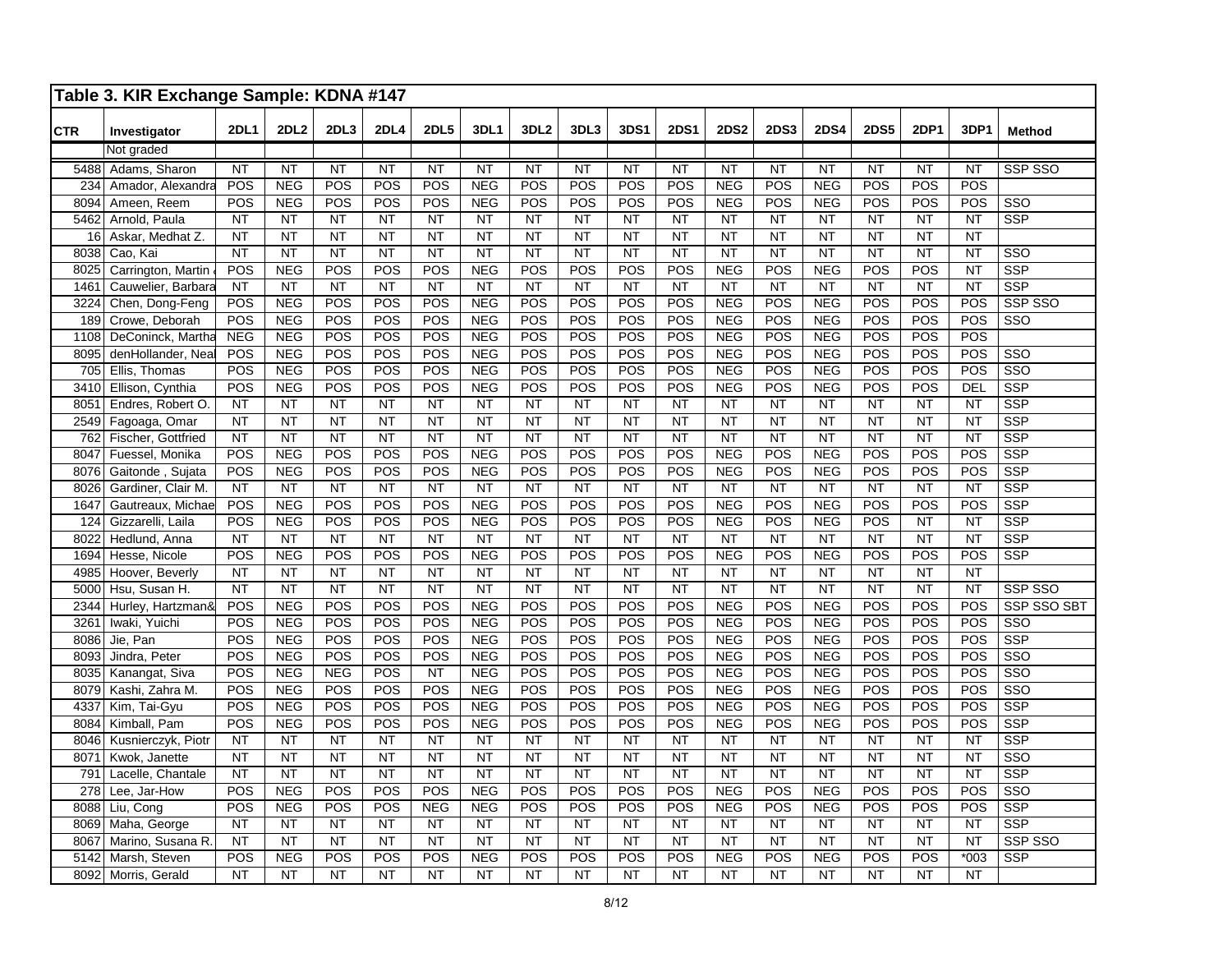|            | Table 3. KIR Exchange Sample: KDNA #147 |             |             |           |                 |                 |             |                  |                        |                 |             |                 |                 |                 |             |                 |            |                         |
|------------|-----------------------------------------|-------------|-------------|-----------|-----------------|-----------------|-------------|------------------|------------------------|-----------------|-------------|-----------------|-----------------|-----------------|-------------|-----------------|------------|-------------------------|
| <b>CTR</b> | Investigator                            | <b>2DL1</b> | <b>2DL2</b> | 2DL3      | <b>2DL4</b>     | <b>2DL5</b>     | <b>3DL1</b> | 3DL <sub>2</sub> | 3DL3                   | <b>3DS1</b>     | <b>2DS1</b> | <b>2DS2</b>     | <b>2DS3</b>     | <b>2DS4</b>     | <b>2DS5</b> | <b>2DP1</b>     | 3DP1       | Method                  |
|            | Not graded                              |             |             |           |                 |                 |             |                  |                        |                 |             |                 |                 |                 |             |                 |            |                         |
| 8091       | Murphey, Cathi                          | <b>NT</b>   | <b>NT</b>   | <b>NT</b> | $\overline{NT}$ | $\overline{NT}$ | <b>NT</b>   | $\overline{NT}$  | $\overline{\text{NT}}$ | $\overline{NT}$ | <b>NT</b>   | $\overline{NT}$ | <b>NT</b>       | $\overline{NT}$ | <b>NT</b>   | $\overline{NT}$ | <b>NT</b>  |                         |
| 733        | Mytilineos, Joannis                     | POS         | <b>NT</b>   | POS       | POS             | <b>NT</b>       | <b>NT</b>   | POS              | POS                    | POS             | POS         | <b>NT</b>       | <b>NT</b>       | <b>NEG</b>      | <b>NT</b>   | POS             | POS        | <b>SSP</b>              |
| 8083       | Nikaein, Afzal                          | <b>NT</b>   | <b>NT</b>   | <b>NT</b> | <b>NT</b>       | <b>NT</b>       | <b>NT</b>   | <b>NT</b>        | <b>NT</b>              | <b>NT</b>       | <b>NT</b>   | <b>NT</b>       | <b>NT</b>       | <b>NT</b>       | <b>NT</b>   | <b>NT</b>       | <b>NT</b>  | <b>SSP</b>              |
| 3966       | Permpikul, Vejbaes                      | <b>NT</b>   | <b>NT</b>   | <b>NT</b> | <b>NT</b>       | <b>NT</b>       | <b>NT</b>   | <b>NT</b>        | <b>NT</b>              | <b>NT</b>       | <b>NT</b>   | <b>NT</b>       | <b>NT</b>       | <b>NT</b>       | <b>NT</b>   | <b>NT</b>       | <b>NT</b>  | <b>SSP</b>              |
| 4021       | Pollack, Marilyn S.                     | <b>NT</b>   | <b>NT</b>   | <b>NT</b> | <b>NT</b>       | <b>NT</b>       | <b>NT</b>   | <b>NT</b>        | <b>NT</b>              | <b>NT</b>       | <b>NT</b>   | <b>NT</b>       | <b>NT</b>       | <b>NT</b>       | <b>NT</b>   | <b>NT</b>       | <b>NT</b>  | SSP                     |
| 8030       | Poulton, Kay                            | POS         | <b>NEG</b>  | POS       | POS             | POS             | <b>NEG</b>  | POS              | POS                    | POS             | POS         | <b>NEG</b>      | POS             | <b>NEG</b>      | POS         | POS             | POS        | SSO                     |
| 8050       | Raja, Rajalingam                        | <b>NT</b>   | <b>NT</b>   | <b>NT</b> | <b>NT</b>       | <b>NT</b>       | <b>NT</b>   | <b>NT</b>        | <b>NT</b>              | <b>NT</b>       | <b>NT</b>   | <b>NT</b>       | <b>NT</b>       | <b>NT</b>       | <b>NT</b>   | <b>NT</b>       | <b>NT</b>  |                         |
| 3753       | Reed, Elaine F.                         | <b>NT</b>   | <b>NT</b>   | <b>NT</b> | <b>NT</b>       | <b>NT</b>       | <b>NT</b>   | <b>NT</b>        | <b>NT</b>              | <b>NT</b>       | <b>NT</b>   | <b>NT</b>       | <b>NT</b>       | <b>NT</b>       | <b>NT</b>   | <b>NT</b>       | <b>NT</b>  | SSP SSO                 |
| 3798       | Reinsmoen, Nancy                        | <b>NT</b>   | <b>NT</b>   | <b>NT</b> | <b>NT</b>       | <b>NT</b>       | <b>NT</b>   | <b>NT</b>        | <b>NT</b>              | <b>NT</b>       | <b>NT</b>   | <b>NT</b>       | <b>NT</b>       | <b>NT</b>       | <b>NT</b>   | <b>NT</b>       | <b>NT</b>  | SSO                     |
| 8064       | Roberts, Chrissy H                      | <b>NT</b>   | <b>NT</b>   | <b>NT</b> | <b>NT</b>       | <b>NT</b>       | <b>NT</b>   | <b>NT</b>        | <b>NT</b>              | <b>NT</b>       | <b>NT</b>   | <b>NT</b>       | <b>NT</b>       | <b>NT</b>       | <b>NT</b>   | <b>NT</b>       | <b>NT</b>  |                         |
| 8090       | Rossi, Angela                           | NT          | <b>NT</b>   | <b>NT</b> | NT              | <b>NT</b>       | <b>NT</b>   | NT               | $\overline{NT}$        | <b>NT</b>       | <b>NT</b>   | $\overline{NT}$ | $\overline{NT}$ | <b>NT</b>       | <b>NT</b>   | <b>NT</b>       | <b>NT</b>  | SSP SSO                 |
| 8060       | Rost, Klein &                           | <b>NT</b>   | <b>NT</b>   | <b>NT</b> | <b>NT</b>       | <b>NT</b>       | <b>NT</b>   | <b>NT</b>        | <b>NT</b>              | <b>NT</b>       | <b>NT</b>   | <b>NT</b>       | <b>NT</b>       | <b>NT</b>       | <b>NT</b>   | <b>NT</b>       | <b>NT</b>  | $\overline{\text{SSO}}$ |
| 8039       | Scalf, Carolynn                         | <b>NT</b>   | <b>NT</b>   | <b>NT</b> | <b>NT</b>       | <b>NT</b>       | <b>NT</b>   | <b>NT</b>        | <b>NT</b>              | <b>NT</b>       | <b>NT</b>   | <b>NT</b>       | <b>NT</b>       | <b>NT</b>       | <b>NT</b>   | <b>NT</b>       | <b>NT</b>  | $\overline{\text{SSO}}$ |
| 4251       | Schiller, Jennifer                      | POS         | <b>NEG</b>  | POS       | POS             | POS             | <b>NEG</b>  | POS              | POS                    | POS             | POS         | <b>NEG</b>      | POS             | <b>NEG</b>      | POS         | POS             | POS        | $\overline{\text{SSO}}$ |
| 1426       | Senitzer, David                         | POS         | <b>NEG</b>  | POS       | POS             | POS             | <b>NEG</b>  | POS              | POS                    | POS             | POS         | <b>NEG</b>      | POS             | <b>NEG</b>      | POS         | POS             | $*003$     | <b>SSP</b>              |
| 8085       | Shalini, Pereira                        | POS         | <b>NEG</b>  | POS       | POS             | POS             | <b>NEG</b>  | POS              | POS                    | POS             | POS         | <b>NEG</b>      | POS             | <b>NEG</b>      | POS         | POS             | POS        | <b>SBT</b>              |
| 8077       | Shanahan, Thomas                        | <b>NT</b>   | <b>NT</b>   | <b>NT</b> | <b>NT</b>       | <b>NT</b>       | <b>NT</b>   | <b>NT</b>        | NT                     | <b>NT</b>       | <b>NT</b>   | <b>NT</b>       | <b>NT</b>       | <b>NT</b>       | <b>NT</b>   | <b>NT</b>       | <b>NT</b>  |                         |
| 702        | Spannagl, Michael                       | POS         | <b>NEG</b>  | POS       | POS             | POS             | <b>NEG</b>  | POS              | POS                    | POS             | POS         | <b>NEG</b>      | POS             | <b>NEG</b>      | POS         | POS             | POS        | SSO                     |
| 2518       | Tambur, Anat                            | <b>NT</b>   | <b>NT</b>   | <b>NT</b> | <b>NT</b>       | <b>NT</b>       | <b>NT</b>   | <b>NT</b>        | <b>NT</b>              | <b>NT</b>       | <b>NT</b>   | <b>NT</b>       | <b>NT</b>       | <b>NT</b>       | <b>NT</b>   | <b>NT</b>       | <b>NT</b>  | $\overline{\text{SSO}}$ |
| 3808       | Thornton, Alycia                        | POS         | <b>NEG</b>  | POS       | POS             | POS             | <b>NEG</b>  | POS              | POS                    | POS             | POS         | <b>NEG</b>      | POS             | <b>NEG</b>      | POS         | POS             | <b>DEL</b> | <b>SSP</b>              |
| 5451       | Tilanus, Marcel G.                      | <b>NT</b>   | <b>NT</b>   | <b>NT</b> | <b>NT</b>       | <b>NT</b>       | <b>NT</b>   | <b>NT</b>        | <b>NT</b>              | <b>NT</b>       | <b>NT</b>   | <b>NT</b>       | <b>NT</b>       | <b>NT</b>       | <b>NT</b>   | <b>NT</b>       | <b>NT</b>  | SSO                     |
| 8024       | Trowsdale, John                         | POS         | <b>NEG</b>  | POS       | <b>NT</b>       | POS             | <b>NEG</b>  | <b>NT</b>        | <b>NT</b>              | POS             | POS         | <b>NEG</b>      | POS             | <b>NEG</b>      | POS         | POS             | <b>DEL</b> |                         |
| 8053       | Tyan, Fernandez-V                       | POS         | <b>NEG</b>  | POS       | POS             | <b>NT</b>       | <b>NEG</b>  | POS              | POS                    | POS             | POS         | <b>NEG</b>      | POS             | <b>NEG</b>      | POS         | POS             | <b>DEL</b> | <b>SSP SSO</b>          |
| 8028       | Uhrberg, Markus                         | <b>NT</b>   | <b>NT</b>   | <b>NT</b> | <b>NT</b>       | <b>NT</b>       | <b>NT</b>   | <b>NT</b>        | $\overline{NT}$        | <b>NT</b>       | <b>NT</b>   | <b>NT</b>       | <b>NT</b>       | <b>NT</b>       | <b>NT</b>   | <b>NT</b>       | <b>NT</b>  | <b>SSP</b>              |
| 8023       | Vilches, Carlos                         | POS         | <b>NEG</b>  | POS       | POS             | POS             | <b>NEG</b>  | POS              | POS                    | POS             | POS         | <b>NEG</b>      | POS             | <b>NEG</b>      | POS         | POS             | DEL        | <b>SSP</b>              |
| 5282       | Yu, Neng                                | <b>NT</b>   | <b>NT</b>   | <b>NT</b> | <b>NT</b>       | <b>NT</b>       | <b>NT</b>   | <b>NT</b>        | <b>NT</b>              | <b>NT</b>       | <b>NT</b>   | <b>NT</b>       | <b>NT</b>       | <b>NT</b>       | <b>NT</b>   | <b>NT</b>       | <b>NT</b>  | <b>SSP</b>              |
| 1466       | Yu, Neng                                | POS         | <b>NEG</b>  | POS       | POS             | POS             | <b>NEG</b>  | POS              | POS                    | POS             | POS         | <b>NEG</b>      | POS             | <b>NEG</b>      | POS         | POS             | POS        | <b>SSP</b>              |
|            | 713 Zachary, Andrea                     | <b>NT</b>   | <b>NT</b>   | <b>NT</b> | <b>NT</b>       | <b>NT</b>       | <b>NT</b>   | <b>NT</b>        | <b>NT</b>              | <b>NT</b>       | <b>NT</b>   | <b>NT</b>       | <b>NT</b>       | <b>NT</b>       | <b>NT</b>   | <b>NT</b>       | <b>NT</b>  | SSP SSO                 |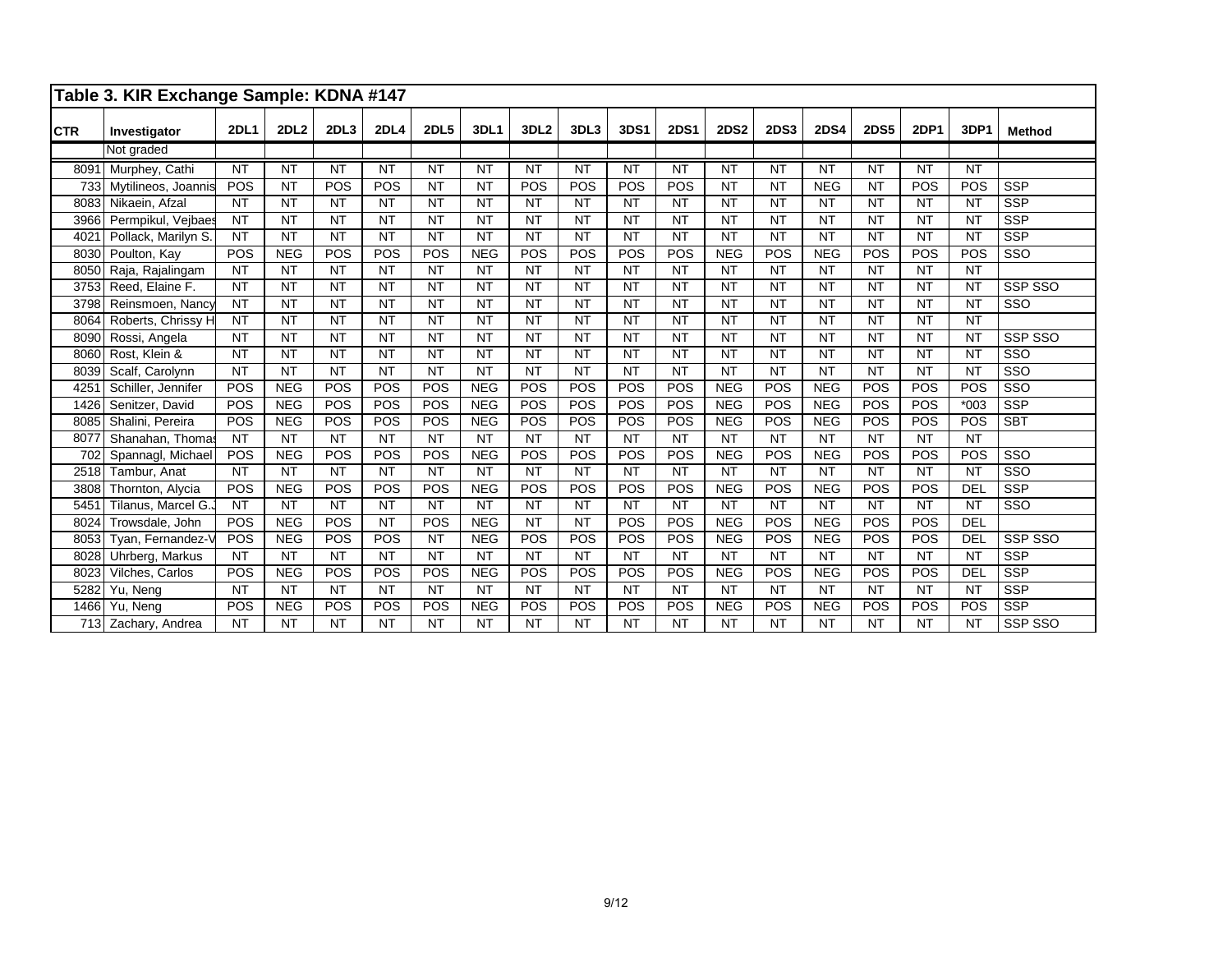|            | Table 3. KIR Exchange Sample: KDNA #148 |                  |                          |                  |                   |                  |                          |                   |                   |                         |                   |                          |                          |                          |                   |                         |                |                         |
|------------|-----------------------------------------|------------------|--------------------------|------------------|-------------------|------------------|--------------------------|-------------------|-------------------|-------------------------|-------------------|--------------------------|--------------------------|--------------------------|-------------------|-------------------------|----------------|-------------------------|
| <b>CTR</b> | Investigator                            | <b>2DL1</b>      | <b>2DL2</b>              | 2DL <sub>3</sub> | <b>2DL4</b>       | <b>2DL5</b>      | <b>3DL1</b>              | 3DL <sub>2</sub>  | 3DL3              | <b>3DS1</b>             | <b>2DS1</b>       | <b>2DS2</b>              | <b>2DS3</b>              | <b>2DS4</b>              | <b>2DS5</b>       | 2DP1                    | 3DP1           | <b>Method</b>           |
|            | Consensus                               | <b>POS</b>       | <b>NEG</b>               | POS              | POS               | POS+A            | <b>NEG</b>               | <b>POS</b>        | $\overline{POS}$  | <b>POS</b>              | <b>POS [74]</b>   | <b>NEG</b>               | <b>NEG</b>               | <b>NEG</b>               | <b>POS</b>        | <b>POS</b>              | <b>POS+DEL</b> |                         |
|            |                                         | $[74]$           | $[74]$                   | $[74]$           | $[72]$            | $[73]$           | $[74]$                   | $[73]$            | $[72]$            | $[73]$                  |                   | $[74]$                   | $[74]$                   | $[74]$                   | $[74]$            | $[72]$                  | $[71]$         |                         |
| 5488       | Adams, Sharon                           | <b>POS</b>       | <b>NEG</b>               | POS              | POS               | Α                | <b>NEG</b>               | <b>POS</b>        | POS               | POS                     | <b>POS</b>        | <b>NEG</b>               | <b>NEG</b>               | <b>NEG</b>               | <b>POS</b>        | POS                     | DEL            | <b>SSP SSO</b>          |
| 234        | Amador, Alexandra                       | POS              | <b>NEG</b>               | POS              | POS               | POS              | <b>NEG</b>               | POS               | POS               | POS                     | POS               | <b>NEG</b>               | <b>NEG</b>               | <b>NEG</b>               | POS               | POS                     | POS            |                         |
| 8094       | Ameen, Reem                             | POS              | <b>NEG</b>               | <b>POS</b>       | <b>POS</b>        | POS              | <b>NEG</b>               | $\overline{POS}$  | POS               | POS                     | POS               | <b>NEG</b>               | <b>NEG</b>               | <b>NEG</b>               | POS               | POS                     | POS            | SSO                     |
| 5462       | Arnold, Paula                           | POS              | <b>NEG</b>               | POS              | POS               | A                | <b>NEG</b>               | POS               | POS               | POS                     | POS               | <b>NEG</b>               | <b>NEG</b>               | <b>NEG</b>               | POS               | POS                     | POS            | <b>SSP</b>              |
| 16         | Askar, Medhat Z.                        | POS              | <b>NEG</b>               | <b>POS</b>       | POS               | A                | <b>NEG</b>               | <b>POS</b>        | <b>POS</b>        | POS                     | POS               | <b>NEG</b>               | <b>NEG</b>               | <b>NEG</b>               | POS               | <b>POS</b>              | DEL            |                         |
| 8073       | Bengtsson, Mats                         | POS              | <b>NEG</b>               | POS              | POS               | POS              | <b>NEG</b>               | <b>POS</b>        | POS               | POS                     | POS               | <b>NEG</b>               | <b>NEG</b>               | <b>NEG</b>               | POS               | POS                     | POS            | <b>SSP</b>              |
| 8038       | Cao, Kai                                | POS              | <b>NEG</b>               | POS              | <b>POS</b>        | POS              | <b>NEG</b>               | POS               | <b>POS</b>        | POS                     | POS               | <b>NEG</b>               | <b>NEG</b>               | <b>NEG</b>               | POS               | POS                     | POS            | SSO                     |
| 8025       | Carrington, Martin                      | POS              | <b>NEG</b>               | POS              | POS               | POS              | <b>NEG</b>               | POS               | <b>POS</b>        | POS                     | <b>POS</b>        | <b>NEG</b>               | <b>NEG</b>               | <b>NEG</b>               | <b>POS</b>        | POS                     | NT             | <b>SSP</b>              |
| 1461       | Cauwelier, Barbara                      | POS              | <b>NEG</b>               | POS              | POS               | Α                | <b>NEG</b>               | <b>POS</b>        | POS               | POS                     | POS               | <b>NEG</b>               | <b>NEG</b>               | <b>NEG</b>               | <b>POS</b>        | POS                     | DEL            | <b>SSP</b>              |
| 3224       | Chen, Dong-Feng                         | POS              | <b>NEG</b>               | <b>POS</b>       | POS               | POS              | <b>NEG</b>               | <b>POS</b>        | <b>POS</b>        | POS                     | POS               | <b>NEG</b>               | <b>NEG</b>               | <b>NEG</b>               | POS               | POS                     | POS            | SSP SSO                 |
| 3632       | Colombe, Beth W                         | POS              | <b>NEG</b>               | POS              | <b>POS</b>        | Α                | <b>NEG</b>               | <b>POS</b>        | POS               | POS                     | POS               | <b>NEG</b>               | <b>NEG</b>               | <b>NEG</b>               | POS               | POS                     | DEL            | <b>SSP</b>              |
| 189        | Crowe, Deborah                          | POS              | <b>NEG</b>               | POS              | POS               | POS              | <b>NEG</b>               | POS               | POS               | POS                     | POS               | <b>NEG</b>               | <b>NEG</b>               | <b>NEG</b>               | POS               | POS                     | POS            | SSO                     |
| 1108       | DeConinck, Martha                       | POS              | <b>NEG</b>               | POS              | POS               | POS              | <b>NEG</b>               | POS               | POS               | POS                     | <b>POS</b>        | NEG                      | <b>NEG</b>               | <b>NEG</b>               | <b>POS</b>        | <b>POS</b>              | <b>POS</b>     |                         |
| 8095       | denHollander, Neal                      | POS              | <b>NEG</b>               | <b>POS</b>       | POS               | POS              | <b>NEG</b>               | <b>POS</b>        | POS               | POS                     | <b>POS</b>        | <b>NEG</b>               | <b>NEG</b>               | <b>NEG</b>               | POS               | <b>POS</b>              | POS            | SSO                     |
| 705        | Ellis, Thomas                           | POS              | <b>NEG</b>               | POS              | POS               | POS              | <b>NEG</b>               | POS               | POS               | POS                     | POS               | <b>NEG</b>               | <b>NEG</b>               | <b>NEG</b>               | POS               | POS                     | POS            | SSO                     |
| 3410       | Ellison, Cynthia                        | POS              | <b>NEG</b>               | POS              | POS               | Α                | <b>NEG</b>               | POS               | POS               | POS                     | POS               | <b>NEG</b>               | <b>NEG</b>               | <b>NEG</b>               | POS               | POS                     | DEL            | $\overline{\text{SSP}}$ |
| 8051       | Endres, Robert O                        | POS              | <b>NEG</b>               | POS              | POS               | POS              | <b>NEG</b>               | POS               | POS               | POS                     | POS               | <b>NEG</b>               | <b>NEG</b>               | <b>NEG</b>               | POS               | POS                     | POS            | $\overline{\text{SSP}}$ |
| 2549       | Fagoaga, Omar                           | POS              | <b>NEG</b>               | POS              | POS               | $\overline{POS}$ | <b>NEG</b>               | POS               | $\overline{POS}$  | POS                     | $\overline{POS}$  | <b>NEG</b>               | <b>NEG</b>               | <b>NEG</b>               | POS               | POS                     | POS            | <b>SSP</b>              |
| 762        | Fischer, Gottfried                      | POS              | <b>NEG</b>               | <b>POS</b>       | POS               | Α                | <b>NEG</b>               | POS               | POS               | POS                     | POS               | <b>NEG</b>               | <b>NEG</b>               | <b>NEG</b>               | POS               | POS                     | <b>DEL</b>     | SSP                     |
| 1778       | Freed, Brian                            | POS              | <b>NEG</b>               | POS              | POS               | A                | <b>NEG</b>               | <b>POS</b>        | POS               | POS                     | POS               | <b>NEG</b>               | <b>NEG</b>               | <b>NEG</b>               | POS               | POS                     | DEL            | SSP                     |
| 8047       | Fuessel, Monika                         | POS              | <b>NEG</b>               | POS              | POS               | POS              | <b>NEG</b>               | <b>POS</b>        | POS               | POS                     | POS               | <b>NEG</b>               | <b>NEG</b>               | <b>NEG</b>               | POS               | POS                     | POS            | <b>SSP</b>              |
| 8076       | Gaitonde, Sujata                        | POS              | <b>NEG</b>               | POS              | POS               | POS              | <b>NEG</b>               | POS               | POS               | POS                     | POS               | <b>NEG</b>               | <b>NEG</b>               | <b>NEG</b>               | POS               | POS                     | POS            | <b>SSP</b>              |
| 8026       | Gardiner, Clair M.                      | POS              | <b>NEG</b>               | POS              | POS               | POS              | <b>NEG</b>               | POS               | POS               | POS                     | POS               | <b>NEG</b>               | <b>NEG</b>               | <b>NEG</b>               | POS               | POS                     | POS            | <b>SSP</b>              |
| 1647       | Gautreaux, Michae                       | POS              | <b>NEG</b>               | POS              | POS               | POS              | <b>NEG</b>               | POS               | POS               | POS                     | POS               | <b>NEG</b>               | <b>NEG</b>               | <b>NEG</b>               | POS               | POS                     | POS            | <b>SSP</b>              |
| 124        | Gizzarelli, Laila                       | POS              | <b>NEG</b>               | POS              | POS               | POS              | <b>NEG</b>               | <b>POS</b>        | POS               | POS                     | POS               | <b>NEG</b>               | <b>NEG</b>               | <b>NEG</b>               | POS               | <b>NT</b>               | <b>NT</b>      | <b>SSP</b>              |
| 8022       | Hedlund, Anna                           | POS              | <b>NEG</b>               | POS              | POS               | Α                | <b>NEG</b>               | POS               | POS               | POS                     | POS               | <b>NEG</b>               | <b>NEG</b>               | <b>NEG</b>               | POS               | POS                     | DEL            | <b>SSP</b>              |
| 1694       | Hesse, Nicole                           | POS              | <b>NEG</b>               | POS              | POS<br>POS        | POS              | <b>NEG</b>               | POS               | POS               | POS<br>$\overline{POS}$ | POS               | <b>NEG</b>               | <b>NEG</b>               | <b>NEG</b>               | POS               | POS<br>$\overline{POS}$ | POS            | <b>SSP</b>              |
| 4985       | Hoover, Beverly                         | POS<br>POS       | <b>NEG</b>               | <b>POS</b>       |                   | POS<br>POS       | NEG                      | <b>POS</b>        | <b>POS</b><br>POS |                         | <b>POS</b><br>POS | <b>NEG</b>               | <b>NEG</b>               | <b>NEG</b>               | <b>POS</b><br>POS | POS                     | POS<br>POS     | SSP SSO                 |
| 5000       | Hsu, Susan H.                           | POS              | <b>NEG</b><br><b>NEG</b> | POS<br>POS       | <b>POS</b><br>POS |                  | <b>NEG</b>               | <b>POS</b><br>POS | POS               | POS<br>POS              |                   | <b>NEG</b>               | <b>NEG</b><br><b>NEG</b> | <b>NEG</b><br><b>NEG</b> | POS               | POS                     |                | <b>SSP SSO SBT</b>      |
| 2344       | Hurley, Hartzman&                       | POS              | <b>NEG</b>               | POS              | POS               | A*00101<br>POS   | <b>NEG</b><br><b>NEG</b> | POS               | POS               | POS                     | POS<br>POS        | <b>NEG</b><br><b>NEG</b> |                          | <b>NEG</b>               | POS               | POS                     | POS<br>POS     | SSO                     |
| 3261       | Iwaki, Yuichi                           | $\overline{POS}$ |                          |                  | POS               | $\overline{POS}$ |                          | POS               | $\overline{POS}$  | $\overline{POS}$        | $\overline{POS}$  |                          | <b>NEG</b>               | NEG                      | POS               |                         |                | $\overline{\text{SSP}}$ |
| 8086       | Jie, Pan                                | POS              | <b>NEG</b><br><b>NEG</b> | POS<br>POS       | POS               | POS              | <b>NEG</b><br><b>NEG</b> | POS               | POS               | POS                     | POS               | <b>NEG</b><br>NEG        | <b>NEG</b><br>NEG        | <b>NEG</b>               | POS               | POS<br>$\overline{POS}$ | POS<br>POS     | SSO                     |
| 8093       | Jindra, Peter                           | POS              | <b>NEG</b>               | POS              | POS               | POS              | <b>NEG</b>               | <b>POS</b>        | POS               | POS                     | POS               | NEG                      | <b>NEG</b>               | NEG                      | POS               | POS                     | POS            | SSO                     |
| 8035       | Kanangat, Siva                          | POS              | <b>NEG</b>               | POS              | POS               | POS              |                          | POS               | POS               | POS                     | $\overline{POS}$  | <b>NEG</b>               | <b>NEG</b>               | <b>NEG</b>               | POS               | POS                     | POS            | SSO                     |
| 8079       | Kashi, Zahra M.                         | POS              | <b>NEG</b>               | POS              | <b>POS</b>        | POS              | <b>NEG</b><br><b>NEG</b> | POS               | POS               | POS                     | POS               | <b>NEG</b>               | <b>NEG</b>               | <b>NEG</b>               | POS               | POS                     | POS            | <b>SSP</b>              |
| 4337       | Kim, Tai-Gyu                            | POS              | <b>NEG</b>               | <b>POS</b>       | <b>POS</b>        | POS              | <b>NEG</b>               | <b>POS</b>        | <b>POS</b>        | POS                     | POS               | <b>NEG</b>               | <b>NEG</b>               | <b>NEG</b>               | POS               | POS                     | POS            | <b>SSP</b>              |
| 8084       | Kimball, Pam                            | POS              | <b>NEG</b>               | POS              | POS               | POS              | <b>NEG</b>               | <b>POS</b>        | POS               | POS                     | POS               | <b>NEG</b>               | <b>NEG</b>               | <b>NEG</b>               | POS               | POS                     | POS            | <b>SSP</b>              |
| 8046       | Kusnierczyk, Piotr                      | POS              | <b>NEG</b>               | POS              | POS               | POS              | <b>NEG</b>               | <b>POS</b>        | POS               | POS                     | POS               | <b>NEG</b>               | <b>NEG</b>               | <b>NEG</b>               | POS               | POS                     | POS            | SSO                     |
| 8071       | Kwok, Janette                           | POS              | <b>NEG</b>               | POS              | <b>POS</b>        | Α                | <b>NEG</b>               | POS               | POS               | <b>NEG</b>              | POS               | <b>NEG</b>               | <b>NEG</b>               | <b>NEG</b>               | POS               | POS                     | DEL            | <b>SSP</b>              |
| 791<br>278 | Lacelle, Chantale                       | POS              | <b>NEG</b>               | POS              | <b>POS</b>        | POS              | <b>NEG</b>               | <b>POS</b>        | POS               | POS                     | $\overline{POS}$  | <b>NEG</b>               | <b>NEG</b>               | <b>NEG</b>               | POS               | POS                     | POS            | SSO                     |
|            | Lee, Jar-How                            | POS              | <b>NEG</b>               | POS              | POS               | POS              | <b>NEG</b>               | <b>POS</b>        | POS               | POS                     | POS               | <b>NEG</b>               | <b>NEG</b>               | <b>NEG</b>               | POS               | POS                     | POS            | <b>SSP</b>              |
| 8088       | Liu, Cong                               |                  |                          |                  |                   |                  |                          |                   |                   |                         |                   |                          |                          |                          |                   |                         |                |                         |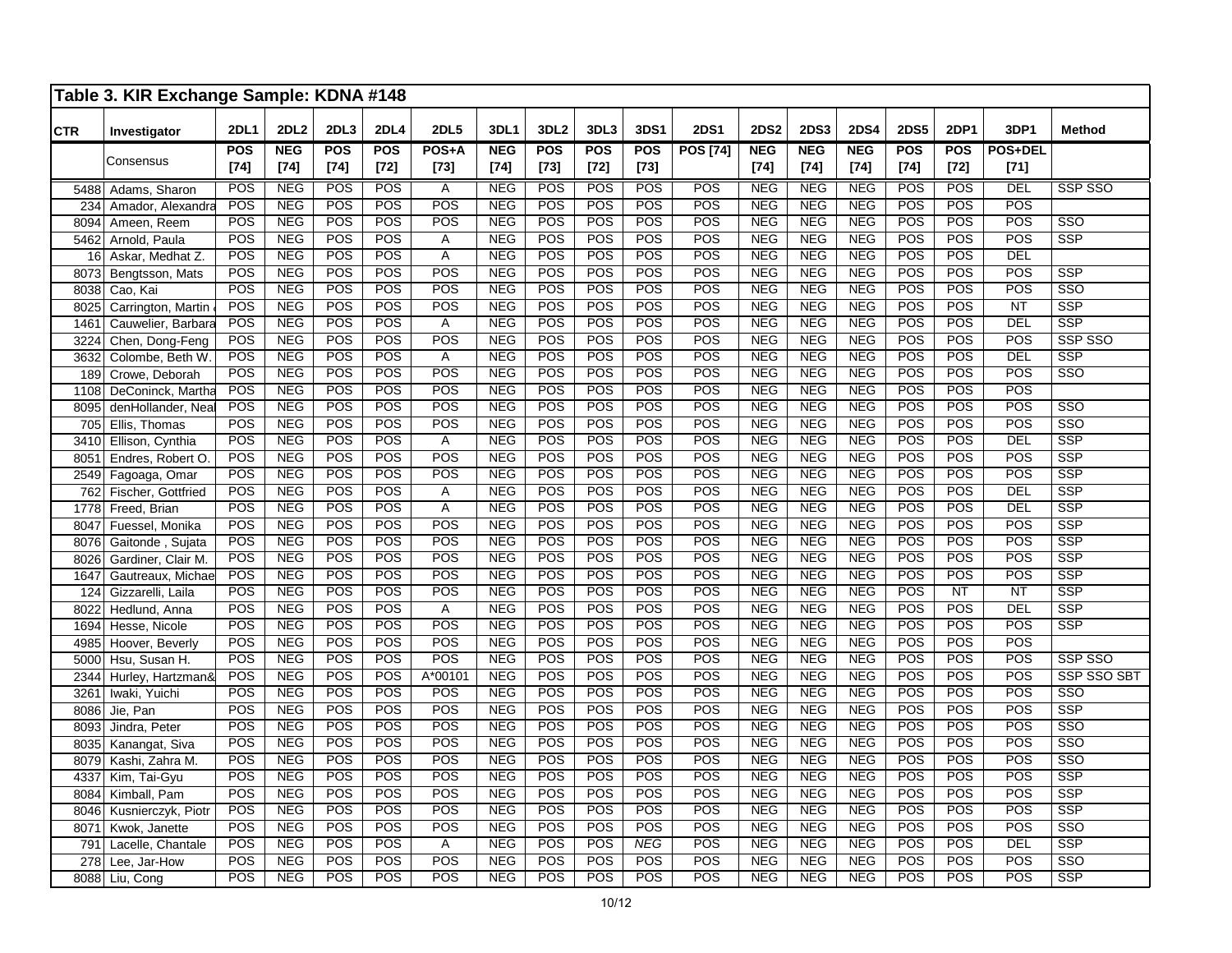|            | Table 3. KIR Exchange Sample: KDNA #148 |            |             |                  |                  |                              |            |                  |        |                  |                     |             |             |             |                  |                  |                  |                         |
|------------|-----------------------------------------|------------|-------------|------------------|------------------|------------------------------|------------|------------------|--------|------------------|---------------------|-------------|-------------|-------------|------------------|------------------|------------------|-------------------------|
| <b>CTR</b> | Investigator                            | 2DL1       | <b>2DL2</b> | 2DL3             | <b>2DL4</b>      | <b>2DL5</b>                  | 3DL1       | 3DL <sub>2</sub> | 3DL3   | 3DS1             | <b>2DS1</b>         | <b>2DS2</b> | <b>2DS3</b> | <b>2DS4</b> | <b>2DS5</b>      | <b>2DP1</b>      | 3DP1             | <b>Method</b>           |
|            |                                         | <b>POS</b> | <b>NEG</b>  | POS              | <b>POS</b>       | POS+A                        | <b>NEG</b> | POS              | POS    | <b>POS</b>       | <b>POS [74]</b>     | <b>NEG</b>  | <b>NEG</b>  | <b>NEG</b>  | <b>POS</b>       | <b>POS</b>       | POS+DEL          |                         |
|            | Consensus                               | $[74]$     | $[74]$      | $[74]$           | $[72]$           | $[73]$                       | $[74]$     | $[73]$           | $[72]$ | $[73]$           |                     | $[74]$      | $[74]$      | $[74]$      | $[74]$           | $[72]$           | $[71]$           |                         |
| 8069       | Maha, George                            | POS        | <b>NEG</b>  | POS              | POS              | POS                          | <b>NEG</b> | POS              | POS    | <b>POS</b>       | POS                 | <b>NEG</b>  | <b>NEG</b>  | <b>NEG</b>  | POS              | <b>POS</b>       | DEL              | <b>SSP</b>              |
| 8067       | Marino, Susana R.                       | POS        | <b>NEG</b>  | POS              | POS              | POS                          | <b>NEG</b> | POS              | POS    | POS              | POS                 | NEG         | <b>NEG</b>  | <b>NEG</b>  | POS              | POS              | POS              | SSP SSO                 |
| 5142       | Marsh, Steven                           | POS        | <b>NEG</b>  | POS              | POS              | POS                          | <b>NEG</b> | POS              | POS    | POS              | POS                 | <b>NEG</b>  | <b>NEG</b>  | <b>NEG</b>  | POS              | POS              | $*003$           | <b>SSP</b>              |
| 8092       | Morris, Gerald                          | POS        | <b>NEG</b>  | POS              | POS              | POS                          | <b>NEG</b> | POS              | POS    | POS              | POS                 | <b>NEG</b>  | <b>NEG</b>  | <b>NEG</b>  | POS              | POS              | <b>POS</b>       |                         |
| 8091       | Murphey, Cathi                          | POS        | <b>NEG</b>  | POS              | POS              | POS                          | NEG        | POS              | POS    | POS              | POS                 | <b>NEG</b>  | <b>NEG</b>  | NEG         | POS              | POS              | POS              |                         |
| 733        | Mytilineos, Joannis                     | POS        | <b>NEG</b>  | POS              | POS              | Α                            | <b>NEG</b> | POS              | POS    | POS              | POS                 | <b>NEG</b>  | <b>NEG</b>  | <b>NEG</b>  | POS              | POS              | <b>DEL</b>       | <b>SSP</b>              |
| 8083       | Nikaein, Afzal                          | POS        | <b>NEG</b>  | POS              | POS              | A                            | NEG        | POS              | POS    | POS              | $*002$              | <b>NEG</b>  | <b>NEG</b>  | <b>NEG</b>  | POS              | POS              | <b>POS</b>       | <b>SSP</b>              |
| 3966       | Permpikul, Vejbaes                      | POS        | NEG         | POS              | POS              | POS                          | <b>NEG</b> | POS              | POS    | POS              | POS                 | <b>NEG</b>  | <b>NEG</b>  | <b>NEG</b>  | POS              | POS              | POS              | <b>SSP</b>              |
| 4021       | Pollack, Marilyn S.                     | POS        | <b>NEG</b>  | POS              | POS              | POS                          | <b>NEG</b> | POS              | POS    | POS              | POS                 | <b>NEG</b>  | NEG         | <b>NEG</b>  | POS              | POS              | <b>POS</b>       | <b>SSP</b>              |
| 8030       | Poulton, Kay                            | POS        | NEG         | POS              | POS              | POS                          | NEG        | POS              | POS    | POS              | POS                 | <b>NEG</b>  | NEG         | NEG         | $\overline{POS}$ | $\overline{POS}$ | POS              | $\overline{\text{SSO}}$ |
| 8050       | Raja, Rajalingam                        | POS        | <b>NEG</b>  | POS              | POS              | A                            | <b>NEG</b> | POS              | POS    | POS              | POS                 | <b>NEG</b>  | <b>NEG</b>  | <b>NEG</b>  | POS              | POS              | <b>DEL</b>       | SSP                     |
| 3753       | Reed, Elaine F.                         | POS        | <b>NEG</b>  | POS              | POS              | POS                          | NEG        | POS              | POS    | POS              | POS                 | <b>NEG</b>  | <b>NEG</b>  | <b>NEG</b>  | POS              | POS              | <b>POS</b>       | SSP SSO                 |
| 3798       | Reinsmoen, Nancy                        | POS        | <b>NEG</b>  | POS              | POS              | POS                          | <b>NEG</b> | POS              | POS    | POS              | POS                 | <b>NEG</b>  | <b>NEG</b>  | <b>NEG</b>  | POS              | POS              | POS              | SSO                     |
| 8064       | Roberts, Chrissy H                      | POS        | <b>NEG</b>  | POS              | POS              | POS                          | <b>NEG</b> | POS              | POS    | POS              | POS                 | <b>NEG</b>  | <b>NEG</b>  | <b>NEG</b>  | POS              | POS              | <b>POS</b>       |                         |
| 8090       | Rossi, Angela                           | POS        | <b>NEG</b>  | POS              | POS              | POS                          | NEG        | POS              | POS    | POS              | POS                 | <b>NEG</b>  | <b>NEG</b>  | <b>NEG</b>  | POS              | POS              | POS              | SSP SSO                 |
| 8060       | Rost, Klein &                           | POS        | <b>NEG</b>  | POS              | POS              | POS                          | <b>NEG</b> | POS              | POS    | POS              | POS                 | <b>NEG</b>  | <b>NEG</b>  | <b>NEG</b>  | POS              | POS              | <b>POS</b>       | $\overline{\text{SSO}}$ |
| 8039       | Scalf, Carolynn                         | POS        | <b>NEG</b>  | POS              | <b>POS</b>       | POS                          | NEG        | POS              | POS    | POS              | POS                 | <b>NEG</b>  | <b>NEG</b>  | <b>NEG</b>  | POS              | POS              | <b>POS</b>       | SSO                     |
| 4251       | Schiller, Jennifer                      | POS        | <b>NEG</b>  | POS              | POS              | POS                          | <b>NEG</b> | POS              | POS    | <b>POS</b>       | POS                 | <b>NEG</b>  | <b>NEG</b>  | <b>NEG</b>  | POS              | POS              | <b>POS</b>       | SSO                     |
|            |                                         |            |             |                  |                  | A*001/<br>$*008/$<br>$*013/$ |            |                  |        |                  |                     |             |             |             |                  |                  |                  |                         |
|            | 1426 Senitzer, David                    | POS        | <b>NEG</b>  | POS              | POS              | *014/ *015                   | <b>NEG</b> | POS              | POS    | POS              | POS                 | <b>NEG</b>  | <b>NEG</b>  | <b>NEG</b>  | POS              | POS              | $*003$           | <b>SSP</b>              |
| 8085       | Shalini, Pereira                        | POS        | <b>NEG</b>  | POS              | POS              | POS                          | <b>NEG</b> | POS              | POS    | POS              | POS                 | <b>NEG</b>  | <b>NEG</b>  | <b>NEG</b>  | POS              | POS              | POS              | <b>SBT</b>              |
| 8077       | Shanahan, Thoma                         | POS        | <b>NEG</b>  | POS              | POS              | NT                           | <b>NEG</b> | POS              | POS    | <b>POS</b>       | POS                 | <b>NEG</b>  | <b>NEG</b>  | NEG         | POS              | POS              | POS              |                         |
| 702        | Spannagl, Michael                       | POS        | <b>NEG</b>  | POS              | POS              | <b>POS</b>                   | <b>NEG</b> | POS              | POS    | POS              | POS                 | <b>NEG</b>  | <b>NEG</b>  | <b>NEG</b>  | POS              | POS              | POS              | $\overline{\text{SSO}}$ |
| 2518       | Tambur, Anat                            | POS        | <b>NEG</b>  | POS              | POS              | POS                          | <b>NEG</b> | POS              | POS    | POS              | POS                 | <b>NEG</b>  | <b>NEG</b>  | <b>NEG</b>  | POS              | POS              | POS              | SSO                     |
| 3808       |                                         | POS        | <b>NEG</b>  | POS              | <b>POS</b>       | Α                            | <b>NEG</b> | POS              | POS    | POS              | *0020101-<br>$*008$ | <b>NEG</b>  | <b>NEG</b>  | <b>NEG</b>  | POS              | POS              | <b>DEL</b>       | SSP                     |
|            | Thornton, Alycia<br>Tilanus, Marcel G.  | POS        | <b>NEG</b>  | POS              | POS              | POS                          | <b>NEG</b> | POS              | POS    | POS              | POS                 | <b>NEG</b>  | <b>NEG</b>  | <b>NEG</b>  | POS              | POS              | POS              | $\overline{\text{SSO}}$ |
| 5451       |                                         | POS        | <b>NEG</b>  | POS              |                  | POS                          | NEG        | NT               | NT     | POS              | POS                 | <b>NEG</b>  | <b>NEG</b>  | <b>NEG</b>  | POS              | POS              | <b>DEL</b>       |                         |
| 8024       | Trowsdale, John                         | POS        | <b>NEG</b>  | POS              | NT<br><b>POS</b> | $\overline{A}$               | <b>NEG</b> | POS              | POS    | POS              | POS                 | <b>NEG</b>  | <b>NEG</b>  | <b>NEG</b>  | POS              | POS              | <b>DEL</b>       | SSP SSO                 |
| 8053       | Tyan, Fernandez-                        |            |             |                  |                  |                              |            |                  |        |                  |                     |             |             |             | POS              |                  |                  |                         |
| 8028       | Uhrberg, Markus                         | POS        | <b>NEG</b>  | POS              | NT               | POS<br>POS                   | NEG        | POS              | NT     | POS<br>POS       | POS                 | <b>NEG</b>  | <b>NEG</b>  | NEG         |                  | NT<br>POS        | NT               | <b>SSP</b>              |
| 8023       | Vilches, Carlos                         | POS        | <b>NEG</b>  | POS              | POS              |                              | <b>NEG</b> | POS              | POS    |                  | POS                 | <b>NEG</b>  | <b>NEG</b>  | <b>NEG</b>  | POS              |                  | DEL              | <b>SSP</b>              |
| 1466       | Yu, Neng                                | POS        | <b>NEG</b>  | POS              | POS              | POS                          | <b>NEG</b> | POS              | POS    | POS              | POS                 | <b>NEG</b>  | <b>NEG</b>  | <b>NEG</b>  | POS              | POS              | POS              | <b>SSP</b>              |
| 5282       | Yu, Neng                                | POS        | NEG         | $\overline{POS}$ | $\overline{POS}$ | $\overline{POS}$             | NEG        | POS              | POS    | $\overline{POS}$ | POS                 | <b>NEG</b>  | NEG         | NEG         | $\overline{POS}$ | POS              | $\overline{POS}$ | $\overline{\text{SSP}}$ |
|            | 713 Zachary, Andrea                     | POS        | <b>NEG</b>  | $\overline{POS}$ | POS              | POS                          | <b>NEG</b> | <b>POS</b>       | POS    | <b>POS</b>       | POS                 | <b>NEG</b>  | <b>NEG</b>  | <b>NEG</b>  | POS              | POS              | POS              | SSP SSO                 |